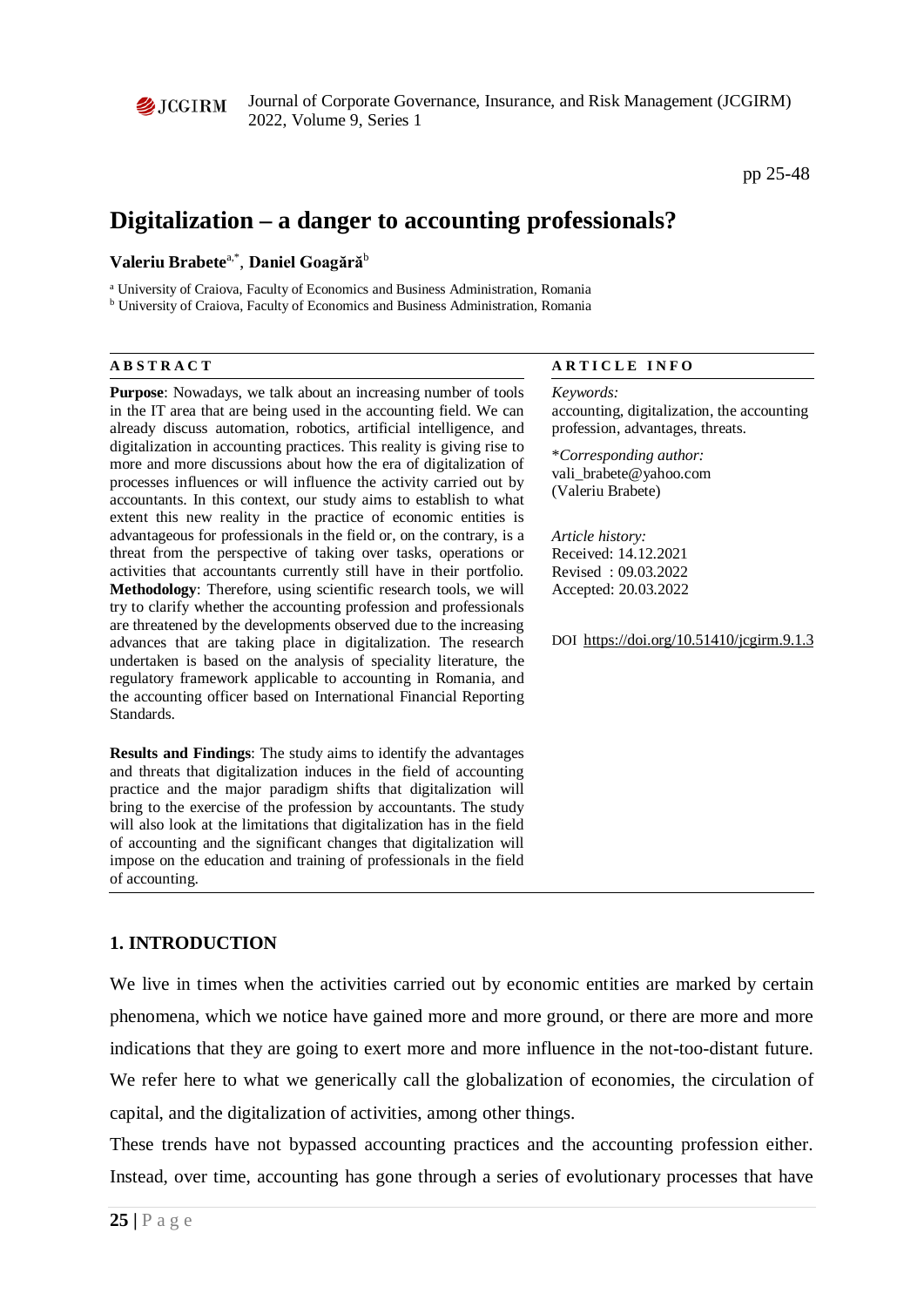made this science indispensable for the business environment. We are talking about a leap that, in time, involved the transition from Luca Pacioli's registers to ERP, cloud accounting, blockchain and other such terms that dominate the business environment today.

Nowadays, there is more and more talk about digitalization. This concept has become dominant in the business environment in the last few years. We are witnessing discussions about the digitalization of activities in various fields, which aim at different levels of implementation of this concept, starting from micro-digitalization to macro-digitalization.

One of the areas in which the implementation of new technologies is very well suited, based on process automation, artificial intelligence, and cloud computing, is the financialaccounting one, due to the repetitive character that many activities, processes or operations performed by accountants.

The idea of conducting this study is based on a reality that cannot be disputed, namely that the digital age is generating very many changes, especially in the labour market, like reduction, hybridization or even the disappearance of some trades which are being taken over by robots. To support this statement, we can consider, for example, the extent to which digitalization has taken place in the case of banking institutions where many of the operations are already transferred to the online environment, without the link between bank and customer being mediated by an employee.

The phenomenon that is the subject of our study must be approached from multiple perspectives by analyzing its many facets so that we can highlight both the positive impact it generates and the possible shortcomings that can be associated with it, as well as the directions of action that should be pursued to maximize the benefits and reduce or eliminate the disadvantages.

Given that, in a particular context, there is talk about both the existence of advantages and disadvantages, we consider that there is a need to analyze the relationship between them to conclude to what extent the phenomenon studied is beneficial or not. By using certain tools specific to scientific research, our study aims to clarify the area in which new technologies and the phenomenon called generic digitalization represent a threat or an opportunity for accounting professionals.

## **2. RESEARCH OBJECTIVES**

Digitalization has revolutionized many areas of activity, fostered the emergence of new business models, and changed the way individuals interact and operate in businesses and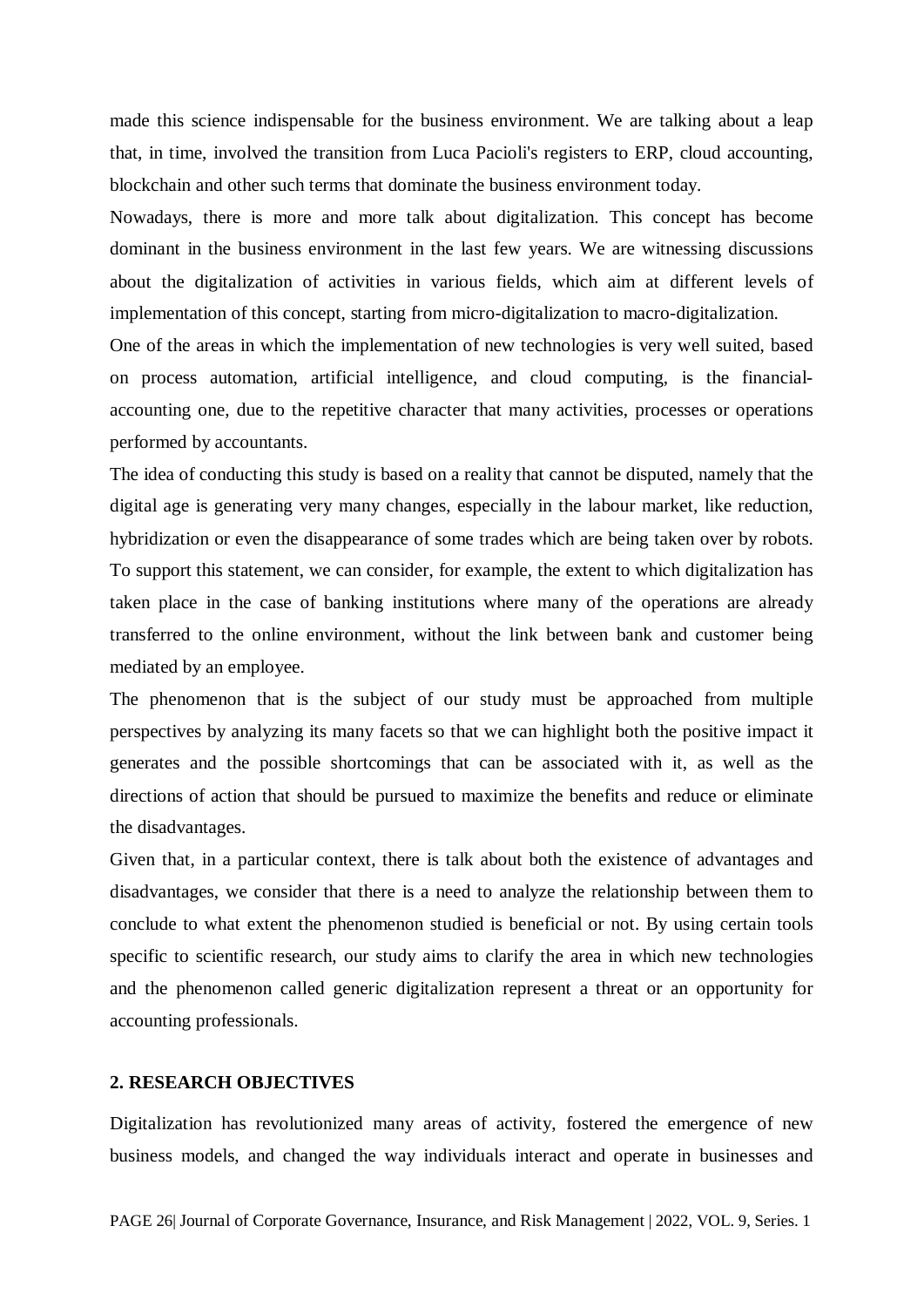markets (Calvino and Criscuolo, 2019). Therefore, organizations need to recognize and analyze the need for new knowledge and skills that will enable them to fulfil their roles in the workplace to make the most of digitalization. The unique individual requirements create a skills gap for those with extensive business experience but unfamiliar with emerging digital tools and digitized processes (Elg et al., 2021). The impact of digitalization, including employment, has generated increasing interest, mainly due to the anxiety caused by the idea that digital technologies could eliminate many jobs (Freddi, 2018). Some argue that the risk of exclusion from the labour market will only affect those "left behind", i.e., low-skilled workers who do not have specific skills in the high-tech sectors (Salento, 2018).

Given the views expressed in the speciality literature, such as those referred to above, we considered it appropriate to consider what implications digitalization already has or will have on the actual application of the specific accounting treatments, but also to what extent we will witness a significant impairment of the professionals in the field, in the sense of restricting the scope of the services provided by them or even the number of accounting professionals.

This study will allow us to draw a series of conclusions about the effects that the digitalization process generates, directly or indirectly, on accounting practice, the implications for the accounting profession and the measures that can be taken for the adaptation in optimal conditions to the changes of those who work in this field.

To achieve the pre-established objectives of our research, we have proposed several directions of analysis considered relevant in the context of the approached subject, which, in our opinion, may be of interest to various actors working in or interacting with the accounting profession: practitioners in the field of accounting, professional and regulatory bodies, academia, third parties interested in the information products offered by accounting, to name a few. In this sense, the main topics that will be detailed in our study refer to aspects related to:

1) advantages and threats that digitalization induces in the field of accounting practice – when a particular phenomenon is growing, it is essential to know the impact it generates both in terms of the advantages generated and the disadvantages it produces;

2) the major paradigm shifts that digitalization will bring to the way accountants practice the profession. These need to be looked at as the transformations induced by the phenomenon in our study will lead to multiple changes in the way accountants will pursue their profession in the future. We refer here, on the one hand, to the need to increase the flexibility of the services offered by accountants (digitalization forces them to go far beyond the area of competence that is limited only to translating into a specialized language the operations of

PAGE 27| Journal of Corporate Governance, Insurance, and Risk Management | 2022, VOL. 9, Series. 1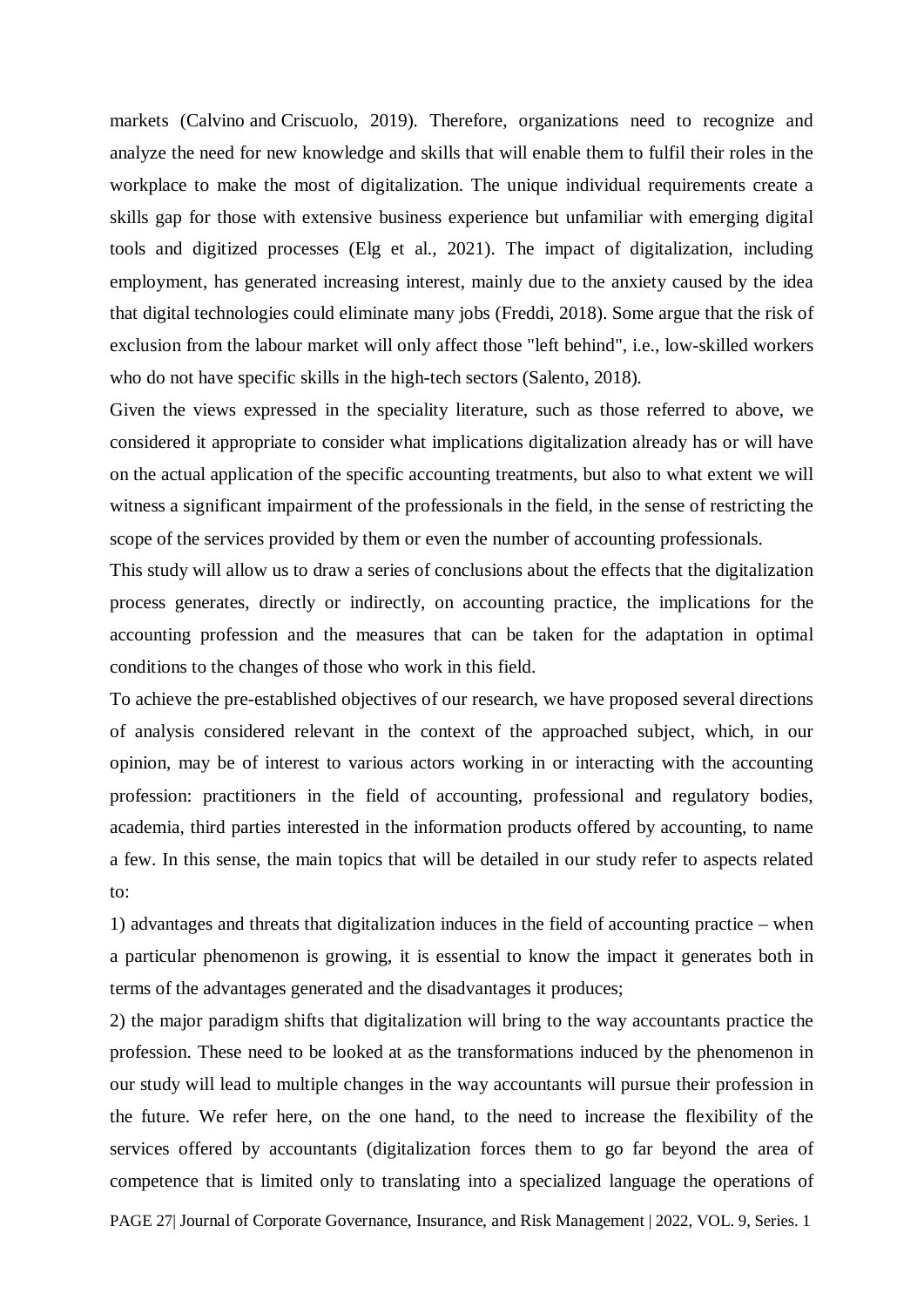economic entities and reporting third parties) and, on the other hand, the imperative need to adapt, professionally, to new technologies that already exist or will be implemented shortly, which will have a direct impact on the business environment and accounting organization;

3) the limitations of digitalization in accounting – this must be known to determine to what level and to what extent this phenomenon can replace creative thinking and professional reasoning. It is essential to conclude whether this is a total or partial digitalization of accounting, the social impact of this phenomenon, and the effects noticed by the changes that appeared, including on the labour market. At the same time, it should be mentioned that this objective will be approached not only from the perspective of accounting principles and treatments applied in the practical activity but also from the perspective of the limits that the existing regulatory framework may impose, knowing that it is not designed to facilitate the digitalization process;

4) the significant changes that digitalization will impose in the process of education and training of professionals in the field of accounting – this represents a topic worth studying because the adaptability to new technologies must be a characteristic feature for future accountants as we witness a hybridization of the accounting profession or even the reinvention of new accountants, who need to acquire new skills.

#### **3. RESEARCH METHOD**

To achieve the proposed research objectives, it is necessary to use appropriate tools that allow us, on the one hand, to obtain relevant results and, on the other hand, based on the obtained results, to formulate pertinent conclusions that will allow professionals in the field and other researchers to capitalize on them from a practical point of view or from the perspective of new research initiatives that will be initiated later.

Therefore, we will use the following main research tools based primarily on abductive reasoning, which, in our opinion, will allow us to obtain optimal results regarding the proposed objectives and to formulate practical conclusions for those who will later access the information provided through this paper:

- in the first phase of the research, we will use the analysis of the speciality literature to clarify the main conceptual elements used in the study, but also to identify convergent and relevant views expressed by other researchers who agree with the authors' ideas and they can support or reinforce their personal opinions.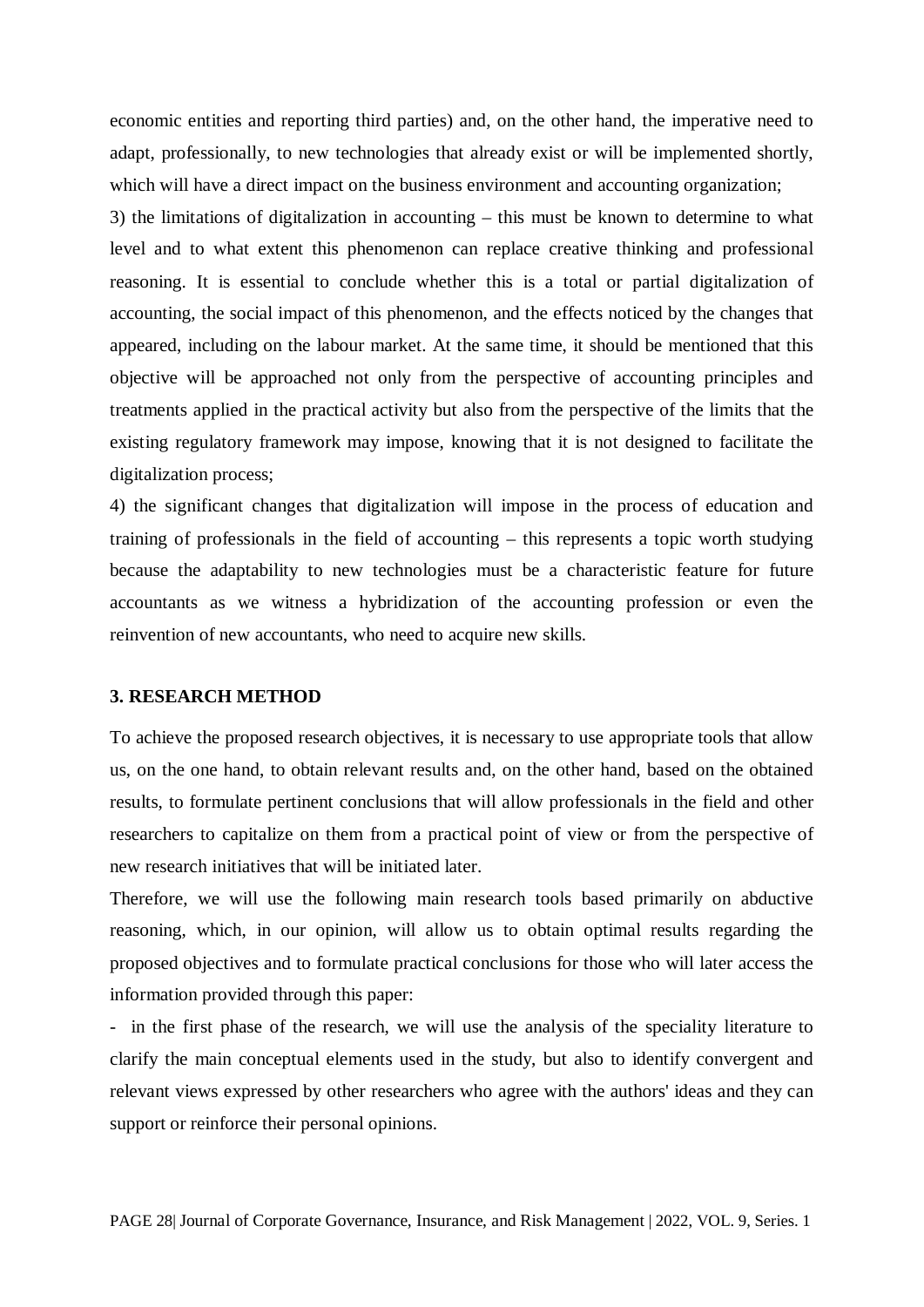We believe that to understand better the debates initiated in the fourth part of our study, it is essential to clarify the terms we frequently use from a conceptual point of view.

On the other hand, we believe that the authors' personal opinions will be of greater scientific importance if they are supported by the views of other researchers who have approached similar topics or at least close to those of our study.

- the second phase of the research will have two main components, as follows:

a) the first component involves capitalizing on the information obtained from studying the speciality literature and will allow us to outline in a reasoned and relevant manner our own opinions on the topics discussed in our study;

b) the second component consists of the comparative analysis of the accounting regulations in force in Romania and the general conceptual framework of the International Financial Reporting Standards. This will allow us to identify and present, by way of example, some principles, rules and accounting treatments that accounting professionals apply in practice, which we consider relevant and illustrative to support the idea that, at least for the time being, digitalization does not allow a complete replacement of creative thinking and professional reasoning in accounting and financial reporting.

We consider this approach original and specific to our research because, in the speciality literature, we find studies and points of view that are usually based on general analysis, case studies or surveys and less or not at all on technical discussions related to the techniques. And the accounting procedures themselves.

- the third phase of our research will focus on the formulation of relevant conclusions based on the main findings and views expressed throughout the study, which will help us determine how digitalization will influence the role of accountants and whether digitalization is a threat to the accounting profession.

At the same time, being aware that any research approach is perfectible, we will point out the main limitations of our study and the extent to which they influence the accuracy of the results obtained.

## **4. RESULTS AND DISCUSSIONS**

# **4.1. The leap from pencil to artificial intelligence or a short history of the evolution of technologies used in accounting**

PAGE 29| Journal of Corporate Governance, Insurance, and Risk Management | 2022, VOL. 9, Series. 1 In retrospect, it can be seen that in the field of accounting, there has been a continuous evolutionary process characterized by the consistent adoption of new technologies that have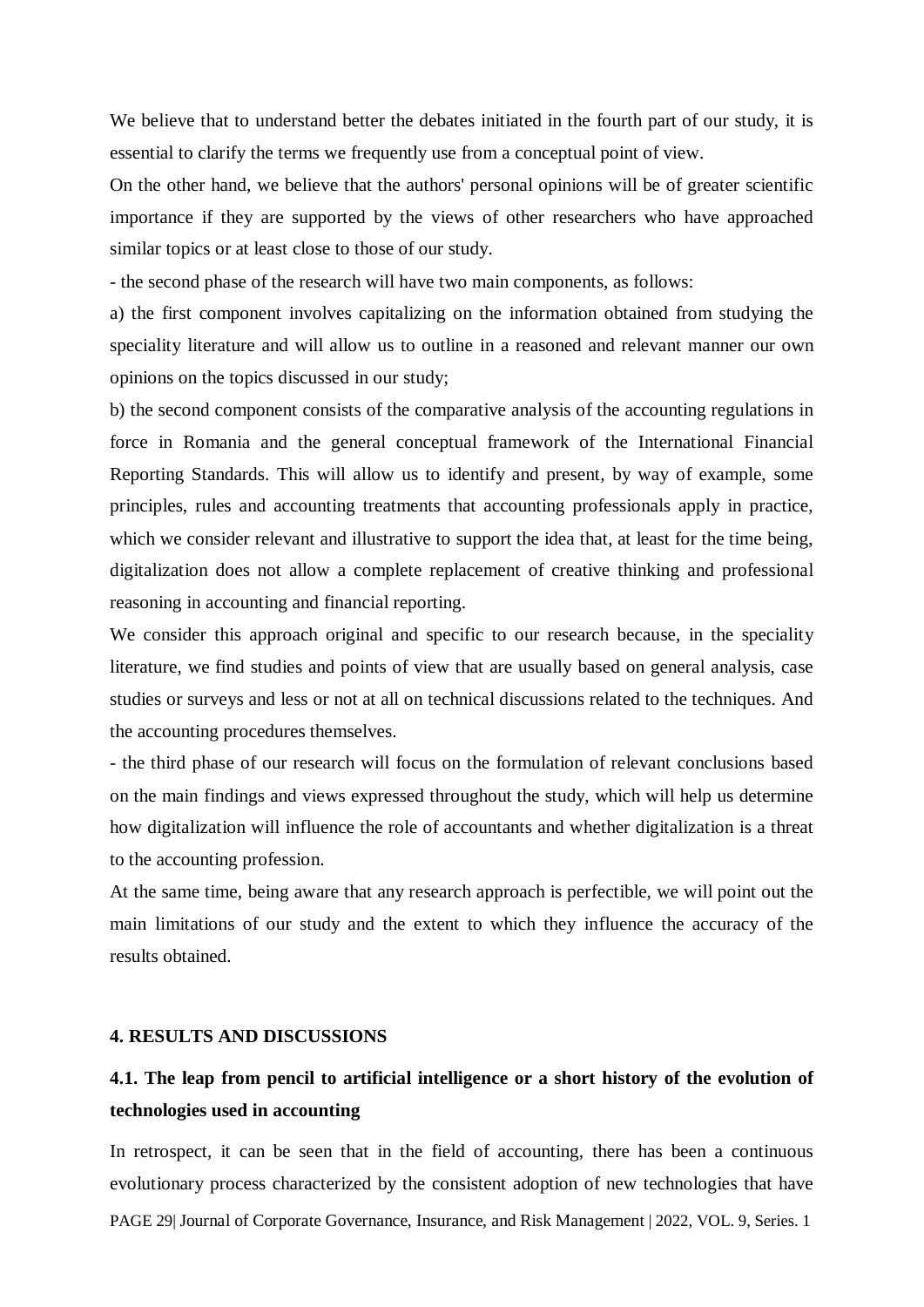emerged over time. This process highlights both the extraordinary leap that science has made over the years and how the implementation of these technologies has contributed to the development and modernization of accounting and the accounting profession.

Technological advances over time in the transition from perforated cards to electronic tubes and transistors and then to integrated circuits have irreversibly marked the evolution of the equipment used in accounting to facilitate and streamline the work of accounting professionals. These advances radically changed the perception of accounting as a science, shattering the image of the man with the armrests, the pencil sitting behind his ear, surrounded by a mountain of papers.

In our opinion, the evolutionary process that accounting has gone through so far, from the perspective of the implementation of information technologies, highlights three main stages, which, in chronological order, refer to:

- 1) classic accounting (manual);
- 2) computerized accounting;
- 3) accounting digitalization.



**Figure 1:** The evolutionary process of implementing technologies in accounting Source: Authors' processing

From the figure presented above, it can be concluded that the digitalization phenomenon has its origins in the computerization stage of accounting. The early stages of this phenomenon are being put together to implement ERP (Enterprise Resource Planning) systems. The evolution of ERP systems came immediately after developing hardware and software systems

PAGE 30| Journal of Corporate Governance, Insurance, and Risk Management | 2022, VOL. 9, Series. 1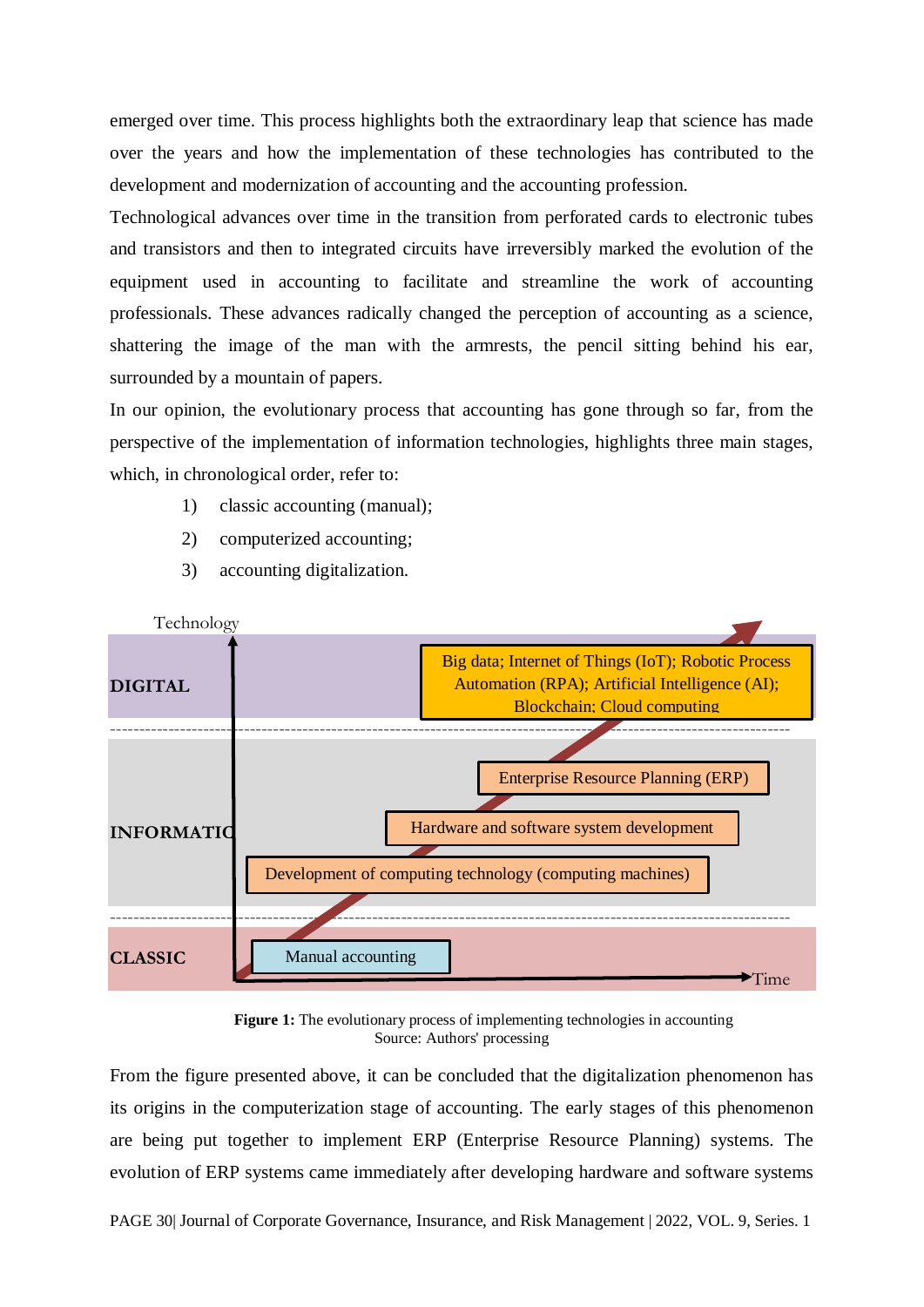(Tavana et al., 2020). These resource planning systems have been in place since the 1990s to have uniform information systems and redesign business processes (Palaniswamy, 2002).

At the same time, Ehie and Madsen (2005) argue that an ERP system is an integrated software solution covering a range of business processes and allowing companies to gain a holistic view of the enterprise. The ERP systems enable companies to integrate their business functions into a unified and integrated business process. Al-Mashari (2002) believes that the continuous development of ERP systems has been considered one of the major IT innovations, an idea that can be supported by the point of view of Muscatello et al. (2003), according to whom enterprise resource planning systems can provide impressive strategic, operational and informational benefits to the companies that adopt them if they are successfully implemented. The growing focus on ERP systems is explained by the fact that they have proven to provide significant improvements in efficiency, productivity, quality, cost reduction, and more efficient decision-making, as seen from the analysis by Ngai et al. (2008).

In the US, ERP systems are ubiquitous in the manufacturing sector (Mabert et al., 2003), which explains the importance that economic entities attach to streamlining processes through automation.

We can say that this approach, which aims to optimize activities in various fields of action by using digital technologies, was the starting point for a more extensive process aimed at what we call digitalization or digital transformation.

Although this phenomenon is increasingly analyzed in the speciality literature, some contradictions exist in the terminology used. Sometimes, a clear distinction is not made between two concepts that, in our opinion, are different. We refer here to digitalization versus digitization.

Without trying to continue the debates initiated in the speciality literature on this topic, we will express our support for the views of some specialists who distinguish between the two concepts discussed.

Thus, Brennen and Kreiss (2016) argue that digitalization is how many areas of social life are restructured around digital communication and media infrastructures, while digitization refers to the material process of converting analogue information streams into digital bits. We find similar points of view in Legner et al.'s (2017) research. Moreover, Rachinger et al. (2019) believe that digitization is the framework for digitalization, which he defines as a phenomenon of exploiting digital opportunities.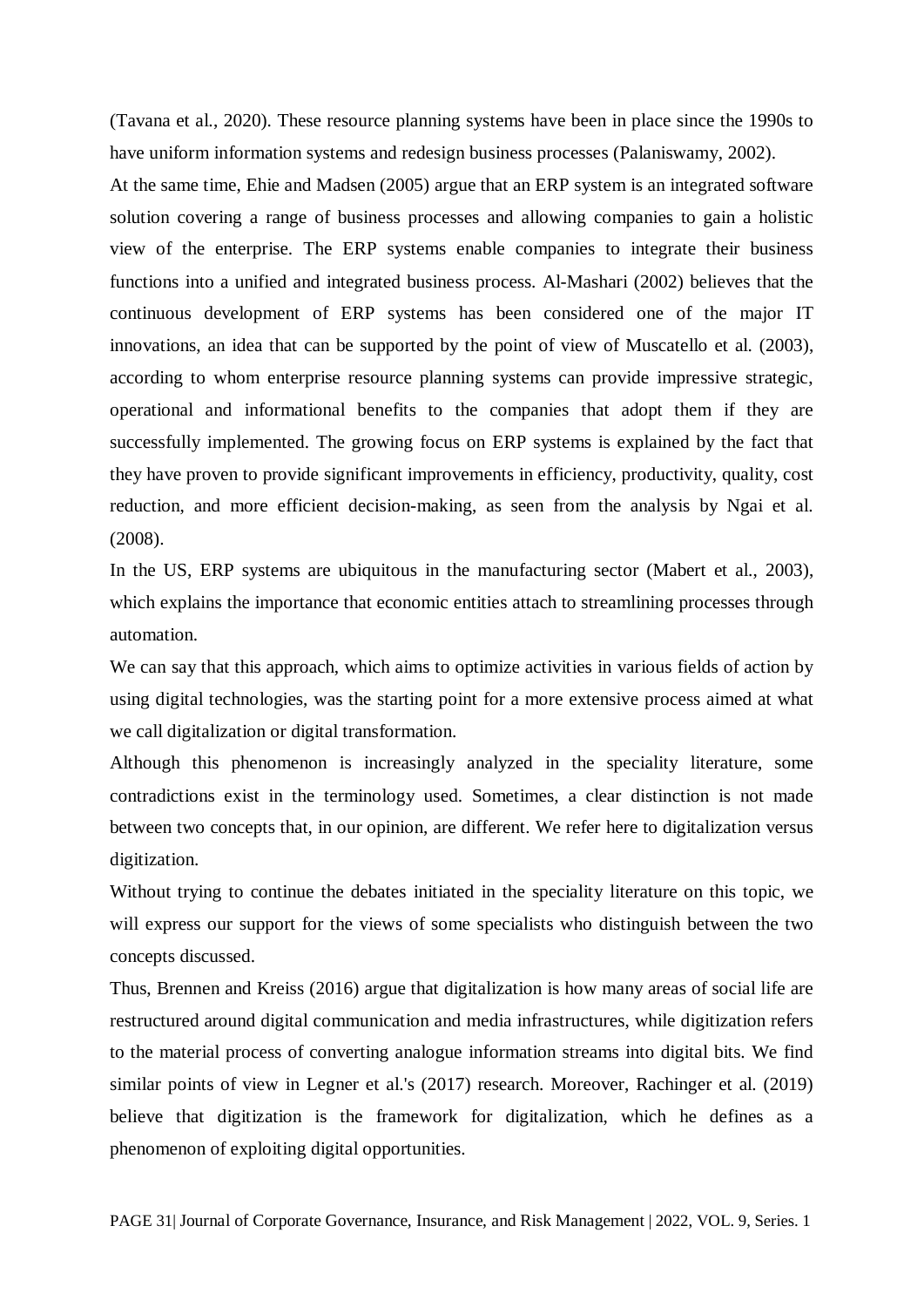From the above, we can conclude that digitalization is a phenomenon with greater complexity than digitization because it is based on the latter and involves the integration of several technologies in all aspects of everyday life (Gray and Rumpe, 2015).

The complexity of the phenomenon we are talking about, which we generically call digitalization, is determined not only by the magnitude and influence it has on many economic and social life areas but also by the complexity of the technologies used to achieve the proposed technology objectives. For example, suppose we refer to artificial intelligence (AI) as the spearhead of the digitalization process. In that case, we find that new concepts are already being used (IESBA, 2020), which the vast majority of accounting professionals have not even understood yet:

- assisted intelligence called robotic process automation (RPA) – machines mimic the tasks already performed by people who continue to make decisions;

- augmented intelligence – involves collaboration between people and machines in the decision-making process, allowing people to do more than they can now;

- autonomous intelligence – machines perform tasks and make decisions independently, without human intervention.

We do not claim that we have made an exhaustive presentation of the evolutionary process that the technologies used in accounting have recorded over time through the few ideas supported. Still, we intended to emphasize that the development of accounting was determined by the development of human society and human activities. Technological progress has profoundly marked this science and those who work as practitioners in this field in its various historical stages.

# **4.2. The impact of digitalization on the accounting profession: advantages, disadvantages, paradigm shifts**

The evolution of accounting, in general, has been determined by the development of human society and the economic activities carried out by people, which, over time, have become increasingly complex. Accounting had to keep up with the economic-social and technological progress, being subjected to a continuous process of adapting the instruments used to achieve its object of study. From a time when technological progress made this possible, the process we refer to also included the use of the latest technologies that have emerged over time, which have transformed accounting and professional accounting and the public's perception of them.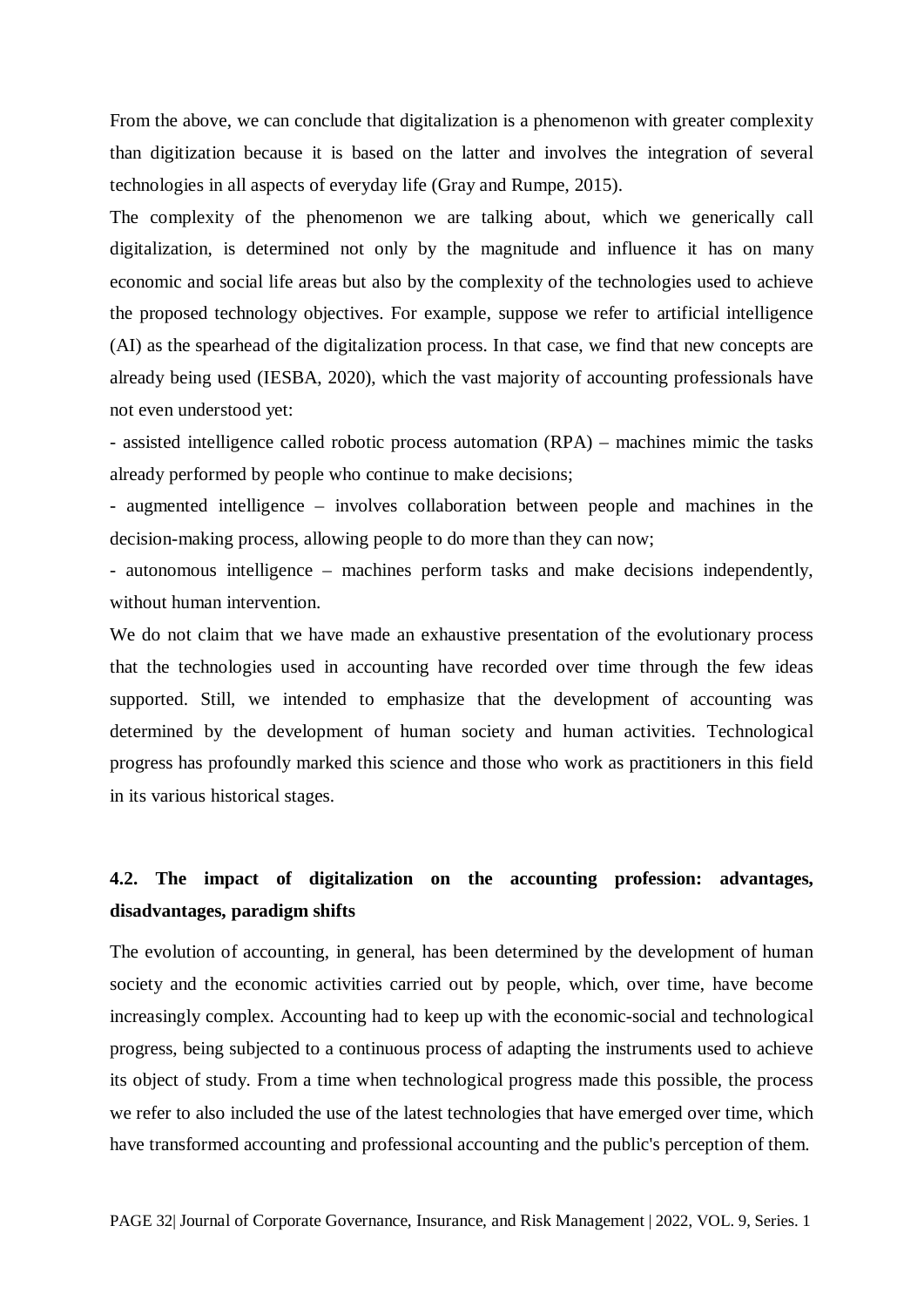The introduction of IT technologies in the field of accounting has always influenced the processes of collecting, storing, processing and capitalizing on information at the level of economic entities, and this, in our opinion, can be analyzed from a double perspective:

a) from the perspective of the implications on the accounting information system, the technological progress and the implementation of the technical solutions existing at that time had the effect of streamlining processes and better use of available information as economic activities became more complex and information needed for the rigorous substantiation of the decisions registered a continuous increase.

b) from the perspective of the influence exerted on accounting professionals, we consider that the impact produced by the adoption of the technical solutions available at that time generated two categories of effects:

1) streamlining/facilitating the work of accountants and increasing the quality of the information provided;

2) affecting the human factor to restrict the field's need for labour.

These two main categories can be discussed as a result of the implementation of various technical solutions in the work of accountants, regardless of the time at which these solutions were adopted. Of course, the discussion can be nuanced. Various impact studies can be done about the magnitude of each of the two categories of effects, depending on the technical solution adopted at a given time. We generally consider these effects that have been felt and are still felt by accounting professionals due to the transition from classical to computerized accounting and now to digital accounting.

We believe that this idea could be extended and generalized to other areas of activity because technological progress has generally aimed at streamlining activities (getting more, with less effort, in a shorter time) and facilitating people's work. At the same time, in the spirit of the desire to streamline activities and reduce costs, it also had a flip side of the coin represented by the reduction of the need for labour.

Let us look back at the evolution of the accounting profession under the impact of the implementation of information technology. First, we find that accountants have always lived under the threat of technological progress's effects on them; the difference between the various stages of this process has consisted, of course, in the magnitude of the impact generated. In this context, we can say that there is a directly proportional link between the complexity of the technical solutions implemented at various times and their results, including from the perspective of the influence on the human factor.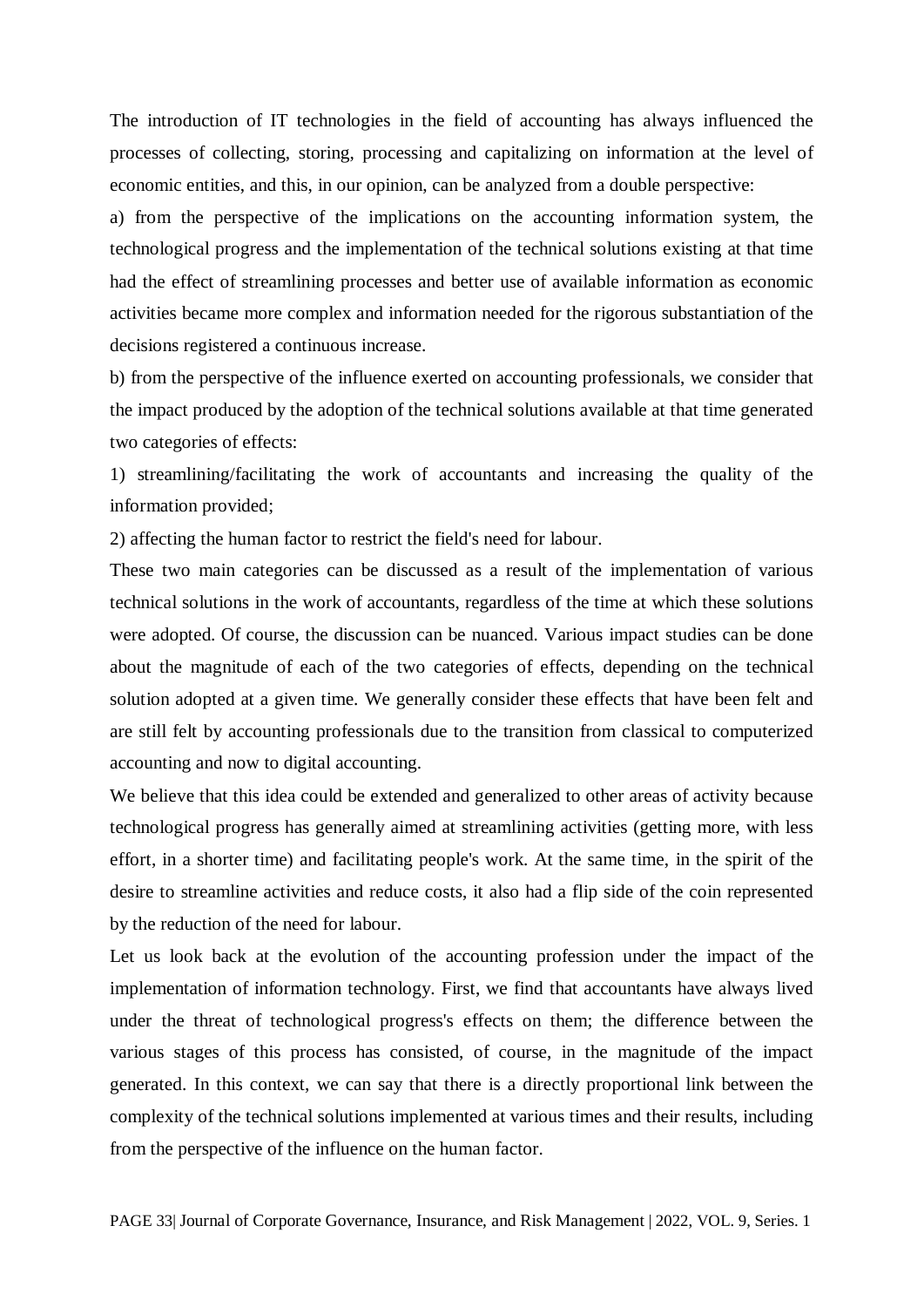We can notice the same thing now, but also in the more or less distant future, in the context of the generalization of the digitalization phenomenon. Just as in the past, the human factor, respectively the professional accountant, was not excluded from the equation. We consider that the same will happen in the future only, this time, **the magnitude and nature of the effects will be different** because, on the one hand, as we will detail later, the professional reasoning will not be able to be entirely replaced by algorithms, and on the other hand, the technical solutions currently used, or which are expected to be implemented shortly, are much more elaborate and will have a much more consistent impact.

We believe that the adoption of modern information technology or, more recently, modern digital solutions **should be seen as an opportunity and a factor to stimulate/develop the accounting profession and not necessarily as a threat**. This is because accountants have proven over time that they are very versatile and can adapt to the technological changes that have taken place within their profession. That is why we believe that **the digital transformation we are currently witnessing must be a factor of progress for the accounting profession and not one of regression** for at least two reasons, which also translates into two desiderata:

- the accounting profession must not be confined to the present (there can be no question of the past), hence the need to adapt to new digital technologies that are already used or will be implemented in the future, which involves the development and acquisition of new digital skills by accountants;

- a paradigm shift in the place and role of the professional accountant in supporting the economic and business environment.

The fact that the changes that will take place within the accounting profession as a result of the digital revolution must be perceived as a challenge and an accumulation of opportunities is also evident from the message sent by Charles Tilley, Chairman of the IFAC (International Federation of Accountants) Professional Accounting Committee, who said that "The opportunities for accounting professionals are huge, but only if they accept change as inevitable and work proactively to shape their future roles in the industry." (IFAC, 2019)

The implications of this statement are two-fold. On the one hand, accounting professionals have to keep up with technological progress by updating and acquiring new skills in digital solutions, regarding the second desideratum. However, on the other hand, we are talking about a rethinking of the status that accountants will have within economic entities.

As we said before, accountants are essential, but their role will likely be different from the one we know today. Given that digital solutions are expected to take over a large part of the

PAGE 34| Journal of Corporate Governance, Insurance, and Risk Management | 2022, VOL. 9, Series. 1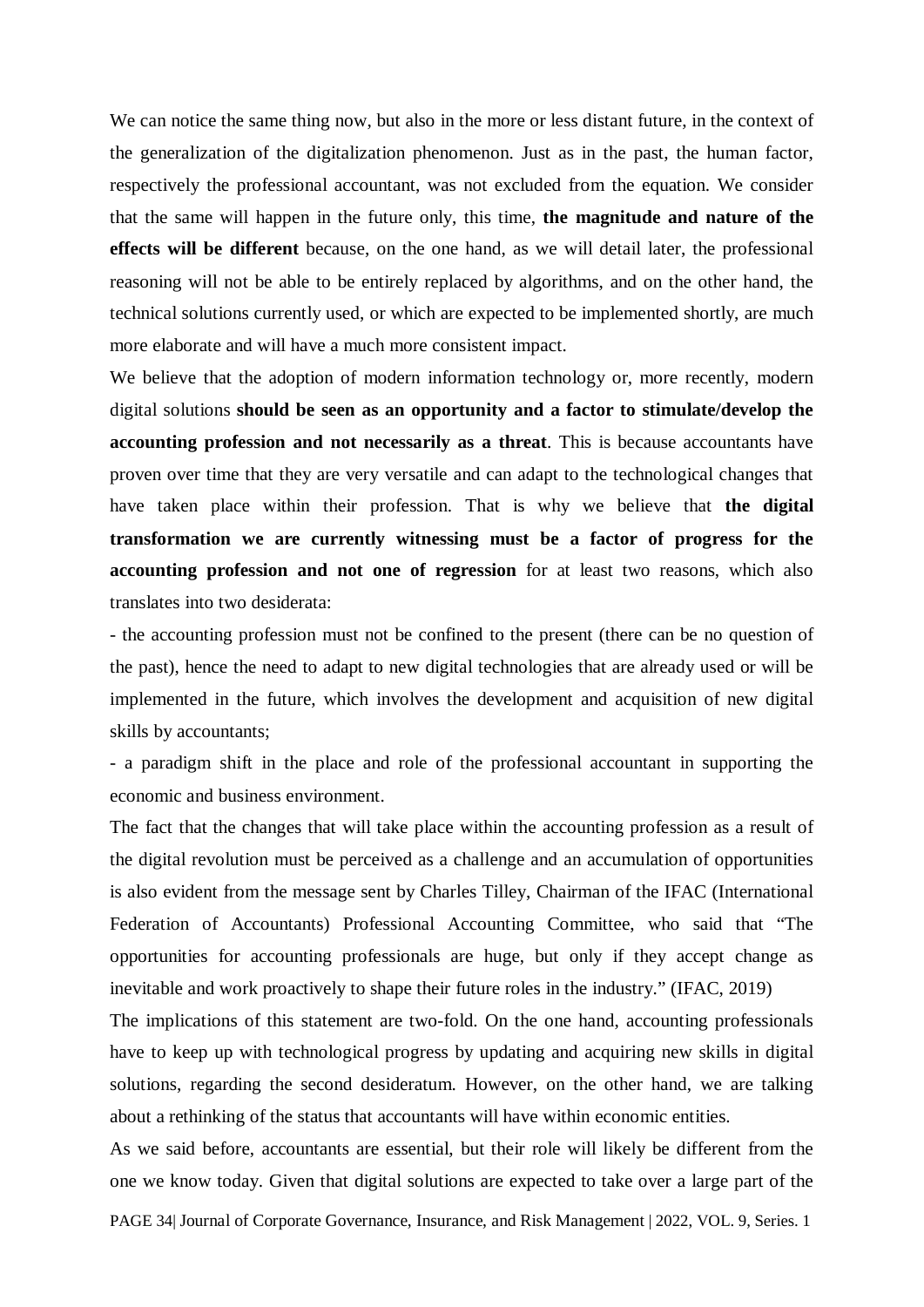operations they have performed or are still performing with the help of classical information technology, there is the issue of reconsidering how the accounting profession and its representatives will continue to serve the public interest.

At the same time, we must not neglect the fact that the pace that will dictate this paradigm shift in accounting, as a result of the process of digitalization and automation, can be accelerated not only by the speed with which new digital technologies will be implemented but also by certain unforeseen factors that may occur at some point in time. An excellent example of this, unfortunately still relevant today, is the health crisis caused by the COVID-19 pandemic, which has stimulated the digitalization process and increased its importance through restrictions imposed by the authority's accounting field.

This paradigm shift in accounting and accounting services is also noticed by other authors, who note that significant changes are foreshadowed by the activities that will define the accountants of the future.

For example, Gulin et al.. (2019) believe that the automation of accounting processes will reduce the time allotted for them to occur, and accountants will become more and more connected to customer requirements by paying more attention to consulting services. Other authors (Olaru, 2021) believe that digitalization is an opportunity for accountants to transform their profession, considering that this phenomenon changes the way we work and changes the role of the accountant himself. In this context, we also consider that the ability to analyze data and statistical skills will be increasingly in demand (Krájnik and Demeter, 2021). In addition, accountants will have to deal with complex issues that need to be interpreted regarding accounting requirements, supported by expert legal systems based on artificial intelligence with self-learning and speech recognition interfaces (Leitner-Hanetseder et al., 2021).

Regarding the paradigm shift generated by the phenomenon of digital transformation, we believe that it will materialize in a series of changes regarding the place and role of accounting professionals, which will aim at either wider involvement in activities that are not currently predominant or orientation to new activities and tasks that will involve a more efficient use of the information flows obtained. In our view, such actions, which should form the basis of the portfolio of future accountants' concerns, address certain aspects, some of which we consider to be representative but not limiting:

- support for organizations in the transition to the digital economy;

- guaranteeing the integrity, correctness and reliability of the financial data processed within the digital solutions agreed by each organization;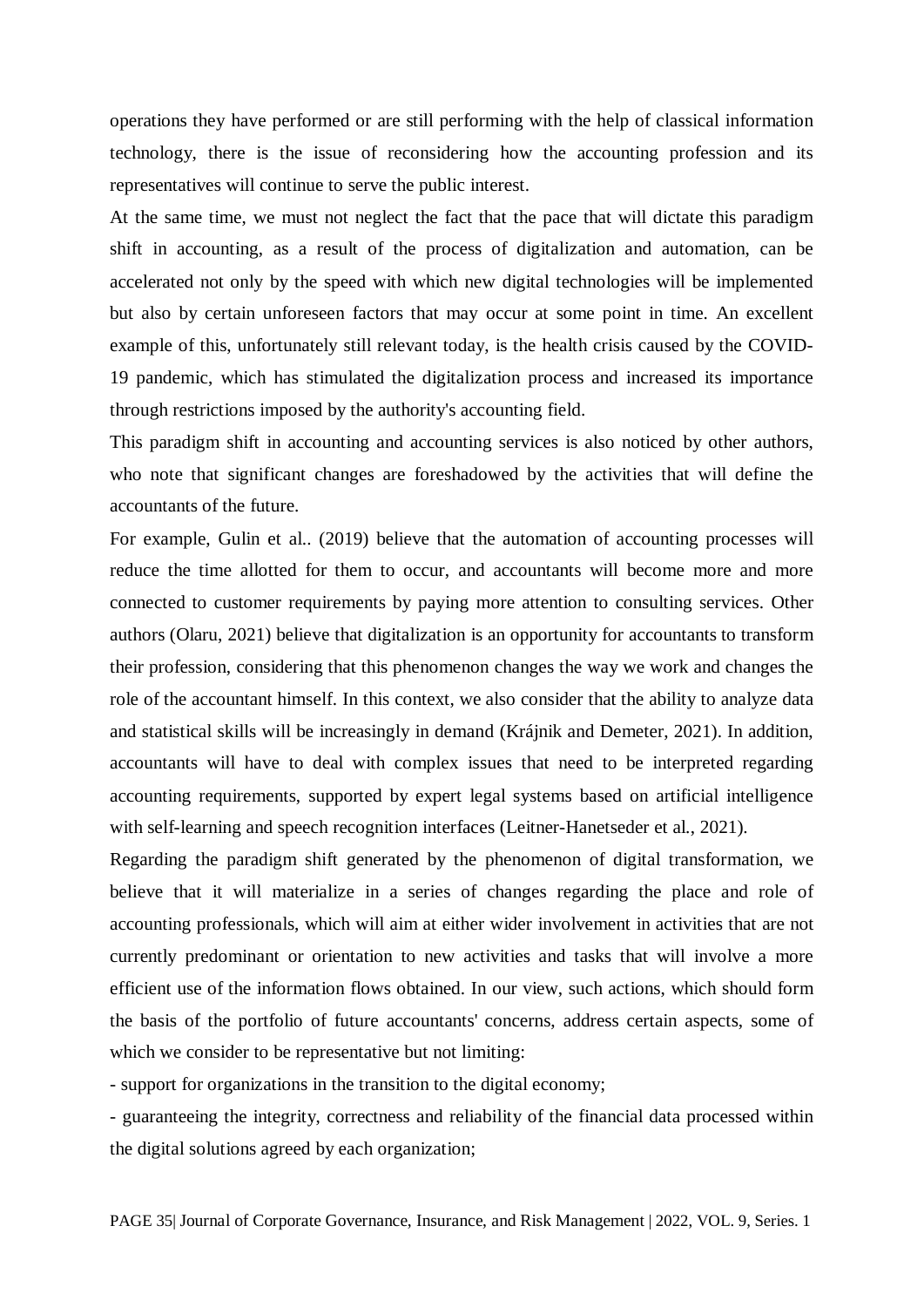- using technological advantages to facilitate the provision of opinions to support integrated thinking and reporting;

- analysis and interpretation of complex data necessary to obtain information that will be used later to generate reports to support the management process to improve financial results;

- validation of the results generated by the adopted digital solutions and supporting the processes of analysis and more efficient risk management in support of the decision-making act;

- taking on the role of strategic advisor and assessing changes in the business model and their economic effects through scenarios and forecasts;

- broader involvement in the data modelling process, including complex solutions based on artificial intelligence;

- assuming the role of teammates in multidisciplinary teams to identify strategic problems, which could be solved efficiently by using complex data-based models;

- framing, analyzing and explaining complex economic aspects in a given context, based on understanding the strengths and limitations of the data, assumptions and models underlying the information, amongst others.

Therefore, we can say that the two desiderata mentioned above become the sine qua nonconditions for accountants, given that digital technologies affect their profession, both in terms of the types of professional activities carried out and the tools and approaches used by them when carrying out their professional activities. They will be prepared for the challenges of the digital future if they have improved skills and abilities in areas other than those strictly related to their specialization, such as statistics, data and data applications, and business model management, to name a few. (IESBA, 2020; IFAC, 2019).

## **4.3. About professional judgment versus artificial intelligence in the accounting field**

It is well known that in accounting, the use of what we call generic professional reasoning is widespread. Given that accounting operates with essential accounting treatments and alternative accounting treatments, and various methods or procedures, it turns out that, inevitably, in many cases, the professional accountant must value his professional reasoning.

The performance of various processing specific to the accounting method and the manifestation of accounting options, based on a regulatory framework to which accountants constantly refer, define characteristic features of their activity.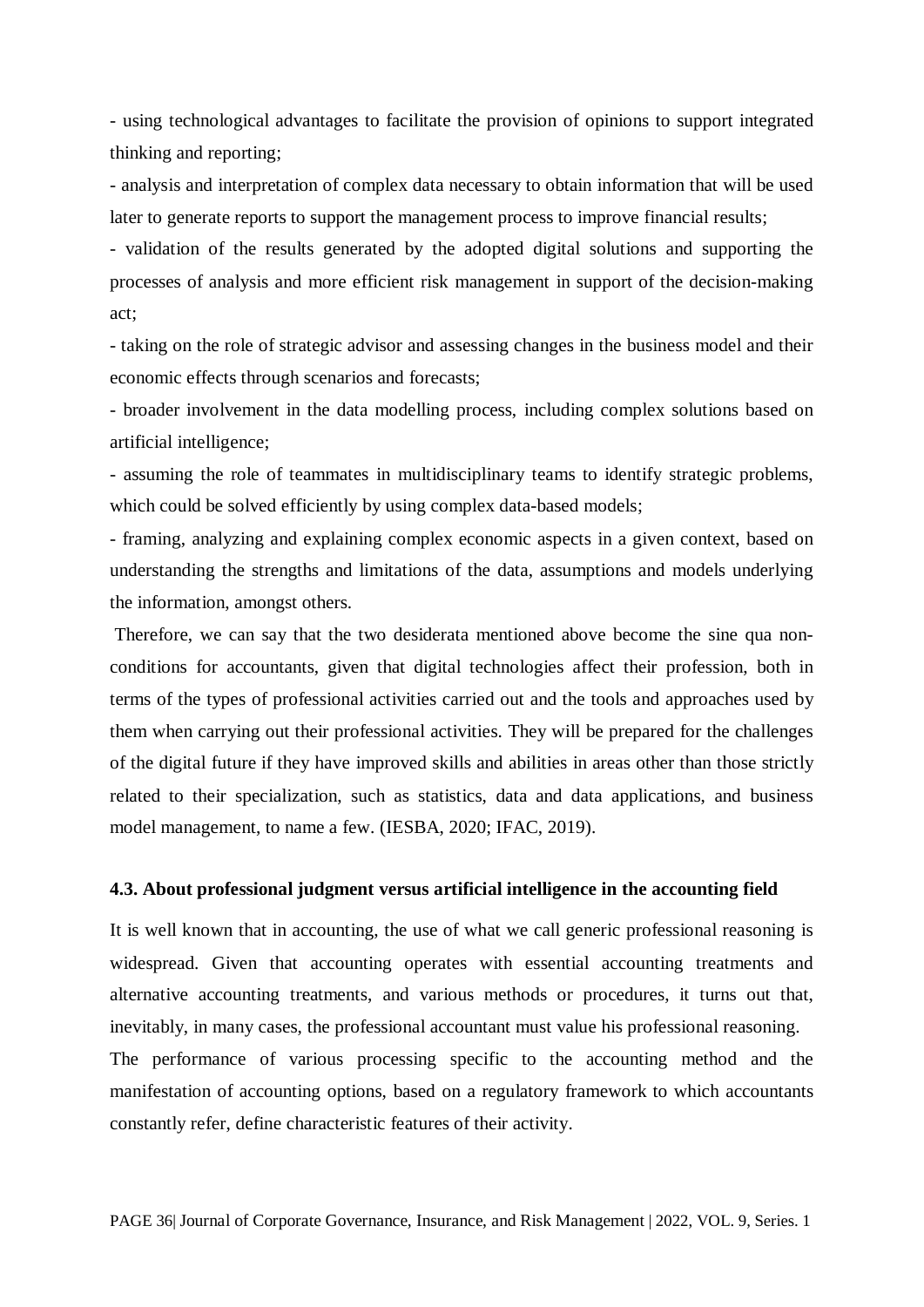Working in accounting does not only involve the application of automation through which certain operations are resolved that are repetitive and which are undoubtedly inherent. In practical work, accountants are often put in a position to apply, estimate, choose, interpret, or reason in a given context so that the solution provided is the optimal one. In this context, it is worth mentioning that accounting professionals must operate with estimates to establish specific values (fair value, residual value, recoverable amount). They must opt for various methods or models of accounting treatment (expression of options for assessment methods for derecognition of inventories, face of options for depreciation methods, presentation of options for the application of essential or alternative accounting treatment in respect of property, plant and equipment, among others). Of course, the list of examples remains open.

How much of the professional reasoning that accountants currently exercise can be taken over/assumed by algorithms? Unfortunately, we will only have a definite answer to this question in the future, a future that does not seem to be very distant but which nevertheless depends on a set of factors whose detailed analysis requires, in our opinion, a separate study.

However, to argue the point of view expressed above, we will refer to the specifics of the regulatory framework applied in accounting by way of example. In our opinion, the applicable accounting standards, both national and IFRS-based, are not intended to facilitate the process of digital transformation but rather to serve the purpose of providing information that meets the desire to give an accurate and fair view of one's financial position and results.

We consider that in the context of the current regulatory framework in accounting, which professionals in the field must inevitably apply, the value and importance of professional judgment remain indisputable simply because this regulatory framework we are referring to was not designed from the perspective of stimulation/supporting the digital revolution. Of course, given this remark, we can ask other questions to which the future and the professionals of the future will be able to formulate a credible answer: "Is it possible to witness a reconfiguration of the accounting regulatory framework from the perspective of supporting digitalization? Will the next technological revolution impose such a radical change in substantiating accounting rules? Will the digital revolution dictates a rewrite of accounting for a better adaptation to the new requirements dictated by the future processes of collecting, storing, processing and capitalizing on data/information?"

Referring to an unavoidable reality, such as the present in which we live, which reveals certain characteristic features of the current regulatory framework in accounting, we express the opinion that creative thinking and professional reasoning applied by accountants will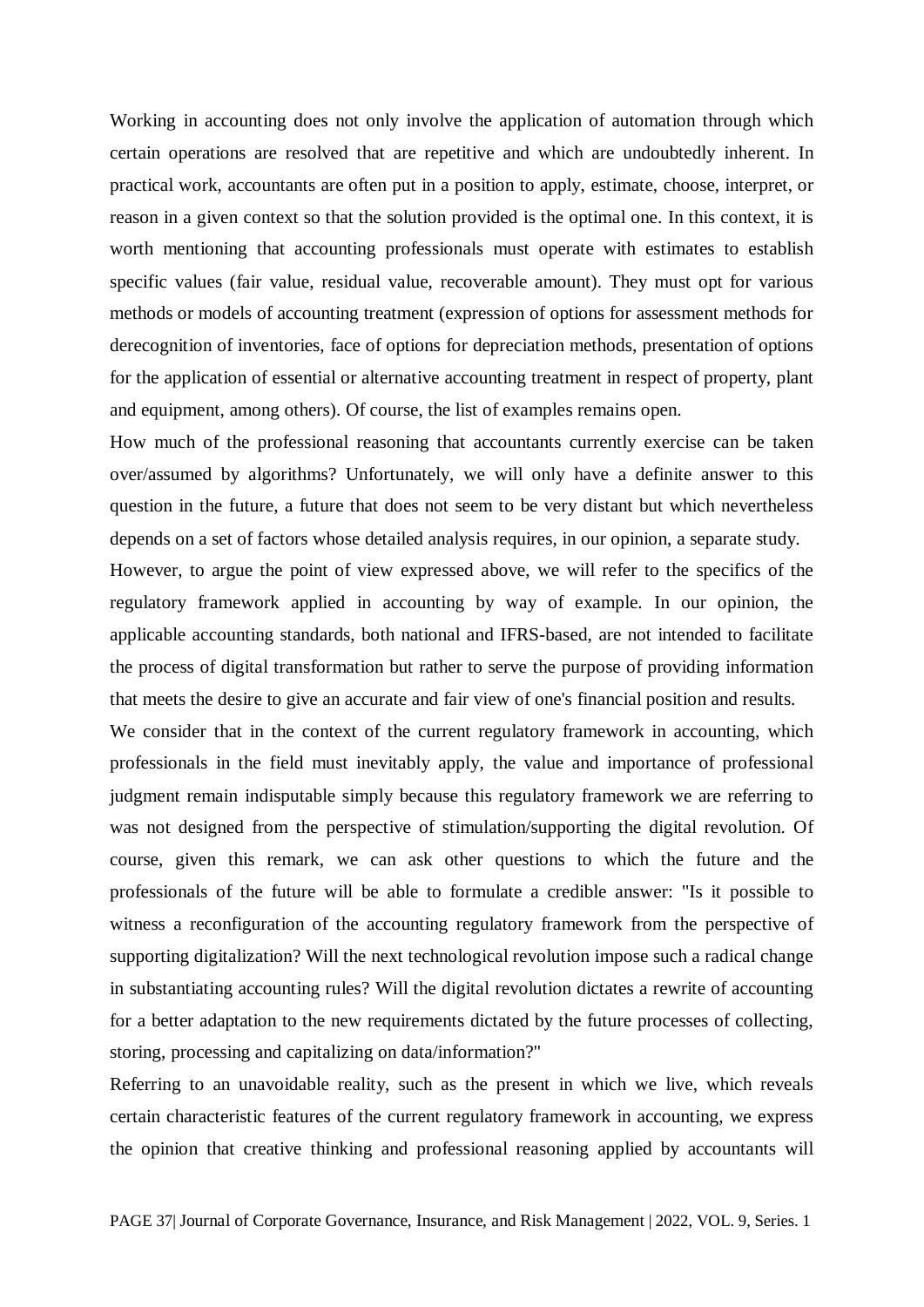continue to play an important role, especially if we consider the effects of the paradigm shift we talked about in paragraph 4.1.

Even though a significant part of the work of accounting professionals, as we know it today, will be taken over by digital solutions and translated into various algorithms, we still need to credit human specialists with an essential role in the work to be done in accounting. In support of this view, we will discuss a concrete example that we consider relevant in this context, which will be presented in the form of a comparative analysis between IAS 36 "Impairment of Assets" (IFRS Foundation, 2021) and the accounting regulations applicable in Romania, respectively Minister of Finance Order no. 1802/2014. In this comparative analysis, we will not try to point out, in particular, the technical aspects regarding the accounting solution for the impairment of assets. Still, we will highlight those elements that, in our opinion, cannot be attributed to artificial intelligence but which require the use of professional reasoning and critical thinking on the part of the professional accountant.

#### **Table 1:** Comparative analysis of asset impairment issues

#### (example of the importance of critical thinking in accounting)

| <b>IAS 36</b>                                                                                                  | MFO no. 1802/2014                                      |  |
|----------------------------------------------------------------------------------------------------------------|--------------------------------------------------------|--|
| To determine the impairment of assets, it is necessary to analyze some internal and external sources of        |                                                        |  |
| information, which can indicate the possibility of a value impairment.                                         |                                                        |  |
| Impairment of assets is estimated as the difference                                                            | Impairment of assets is estimated to be the difference |  |
| between the carrying amount (net), based on                                                                    | between the carrying amount (net) based on historical  |  |
| historical cost and the recoverable amount.                                                                    | cost and the present value of inventory.               |  |
| The recoverable amount is determined by choosing                                                               | The current value is the expression of professional    |  |
| the highest value between the fair value of an asset,                                                          | reasoning as it is estimated about the market price,   |  |
| fewer costs to selling and its importance in use.                                                              | the usefulness of the assessed element, the degree of  |  |
|                                                                                                                | wear, the state in which it is, and so on.             |  |
| The fair value of fewer costs to selling is estimated                                                          | The determination of the market price is based on      |  |
| based on: firm sales commitments; publicly available                                                           | elements similar to those considered to estimate fair  |  |
| information (catalogues, price lists); the latest                                                              | value and fewer costs to sell.                         |  |
| transactions with similar assets.                                                                              | Assessing the usefulness of assets involves, among     |  |
| The value in use requires estimating future cash                                                               | other things, estimating future cash flows that the    |  |
| flows and updating them by applying an appropriate                                                             | investment in question is expected to generate.        |  |
| discount rate.                                                                                                 |                                                        |  |
| Reasonable assumptions should be considered when forecasting future cash flows, avoiding excessive growth      |                                                        |  |
| rates, anticipating significant cost reductions or unjustified lifetimes, and considering previous experience. |                                                        |  |
| The discount rates should reflect current market assessments of the time value of money and the specific risks |                                                        |  |
| of the assets for which estimates of future cash flows have not been adjusted.                                 |                                                        |  |

PAGE 38| Journal of Corporate Governance, Insurance, and Risk Management | 2022, VOL. 9, Series. 1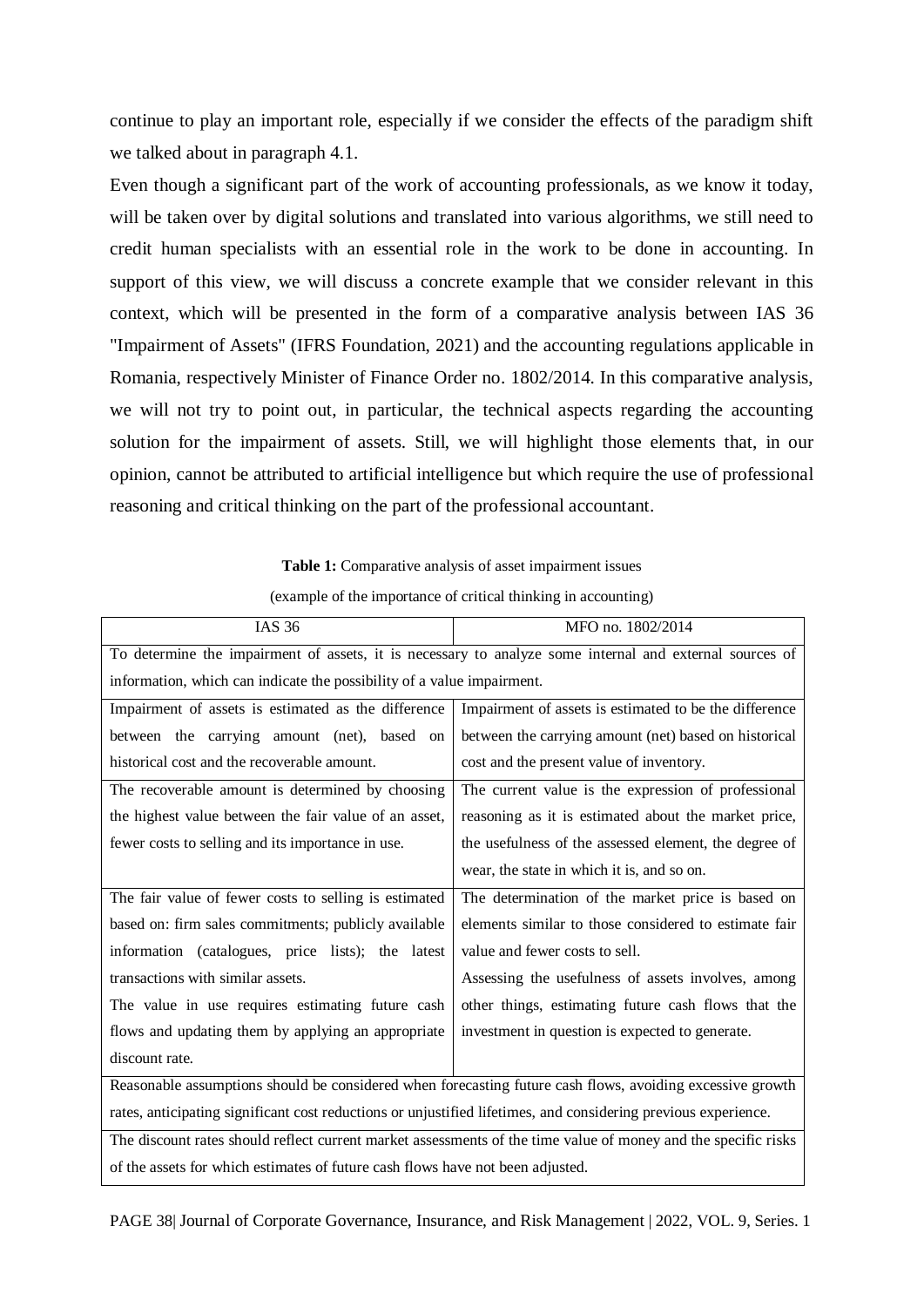|                     | The accounting settlement for impairment requires The accounting settlement for impairment requires       |
|---------------------|-----------------------------------------------------------------------------------------------------------|
|                     | the recognition of expenses or income based on the the recognition of expenses or income based on the     |
|                     | size ratio between the recoverable amount and the size ratio between the present value (inventory) and    |
|                     | carrying amount and the subsequent evolution of the   the carrying amount and the subsequent evolution of |
| recoverable amount. | the current value.                                                                                        |

Source: Authors' processing

From the information summarized in Table 1, it is easy to see that, in the case of both accounting standards, the accounting treatment applied to determine and record asset impairment relies heavily on analysis, estimates, interpretations, forecasts, and the expression of options. All these operations are indisputably human intelligence attributes and not artificial ones. In an ideal scenario, we can say that the results of possible processing performed using algorithms should be doubled by a subsequent verification performed by human operators, confirming the rigour and correctness of processing; however, in this case, the idea of the efficiency of the approach taken and even the very usefulness of the digitalization process would have been called into question.

Of course, this is just one of the examples through which we have tried to emphasize the idea that, in the field of accounting, the manifestation of critical thinking, performing relevant analyses and interpretations continues to play a significant role, and this role, at least for now, cannot be fully assumed by artificial intelligence.

That is why we believe that the professional accountant of the future will continue to play an essential role in the meaning of this gear involved in the production, communication and use of financial-accounting information, even in a paradigm shift in the position and the importance of accountants.

# **4.4. The importance of the educational process in supporting and facilitating the transition to the digital age**

As we pointed out earlier, the digital revolution and process automation will change both the way we work in accounting and the role of accounting professionals. To continue to evolve, the accounting profession will need to adapt and position itself to take advantage of all digitalization opportunities.

In our opinion, this adaptation aims at following several directions of action, of which we consider two to be very important, and they refer to:

1. identifying areas of work that computers cannot automate and deepening the contributions that accountants can make in these areas;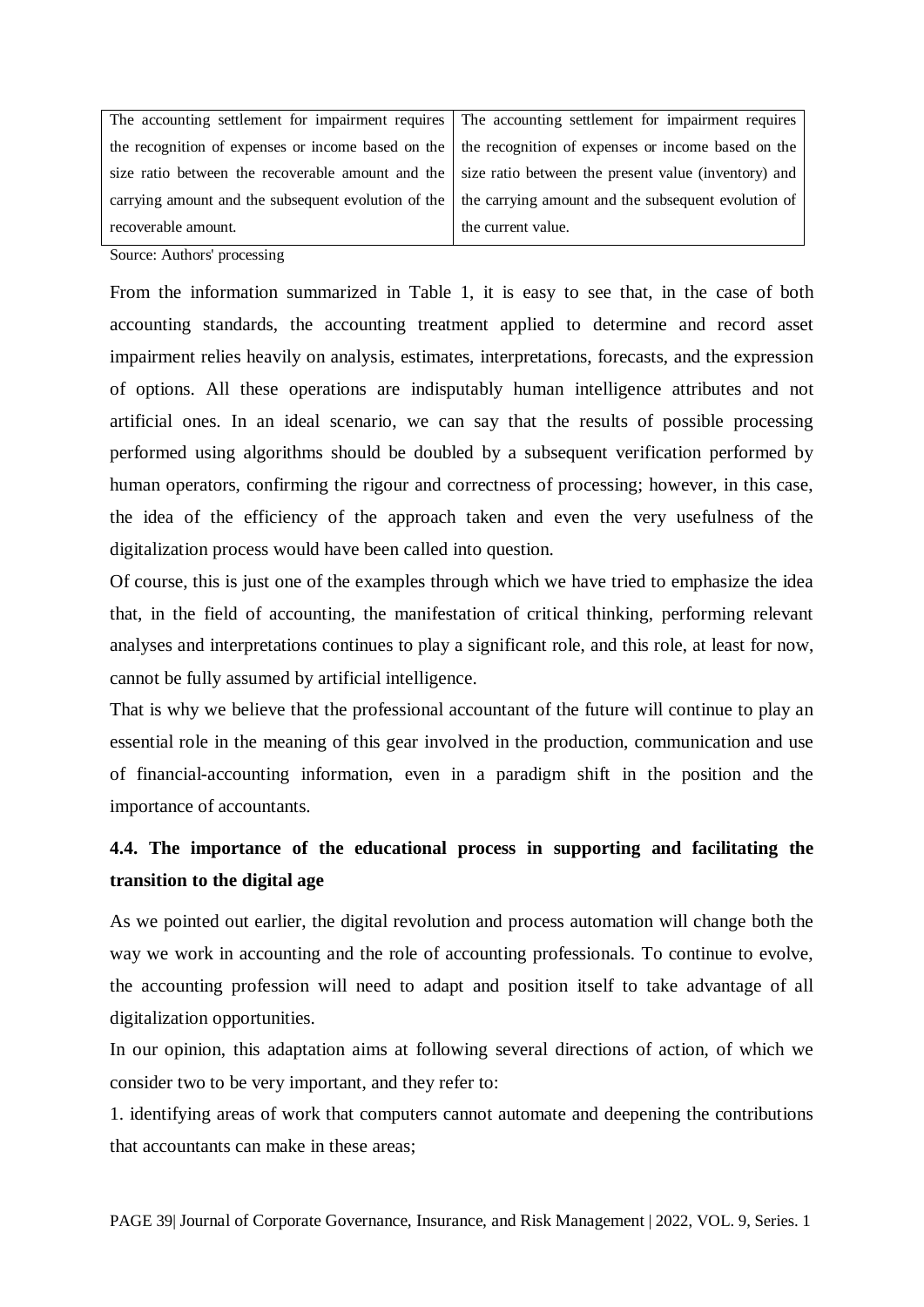2. adapting the processes of education and continuous professional development so that both young graduates and experienced professionals acquire those skills that will allow them to adapt quickly to the new requirements imposed by technological progress.

Regarding the second course of action, we identify two main actors who can substantially contribute to achieving the objective of preparing accountants for the challenges of the future. On the one hand, we refer to higher education institutions in economics and, on the other hand, to the professional bodies that coordinate the activity of the professionals in the field of accounting.

The digitalization process may come with several possible shortcomings for accounting professionals, of which the prospect of job losses in the field is the biggest threat. Therefore, professional development in the field of accounting must be adapted and constantly correlated with the continually changing requirements of the labour market and with the expectations of employers, who want employees as versatile as possible and with an increased capacity to adapt.

To determine the extent to which higher education institutions are concerned with updating their curricula so that they respond as well as possible to the demands coming from the labour market, we conducted a study based on public data provided by Romanian profile faculties, on the curricula of the study programmes in the field of accounting, both for the bachelor's degree and for the master's degree. The selection criterion of the faculties was their affiliation to the universities in the first six positions in Romania, according to the number of students, according to the latest report prepared by the National Council for Financing Higher Education in Romania (2020). After selecting the faculties based on the criterion above, the curricula of the study programmes in accounting for the academic year, 2020-2021 were analyzed. The aim was to identify study subjects to develop skills in using digital technologies. The results of the study are presented in Table 2.

**Table 2:** Existence or absence in the curricula of the study programmes in the field of accounting of the subjects that confer competencies in the use of digital technologies

| No. | University/       | <b>Study programme</b>    | <b>Proposed subject</b>                    |
|-----|-------------------|---------------------------|--------------------------------------------|
|     | <b>Faculty</b>    |                           |                                            |
| 1.  | "Babes $-$        | Accounting and Management | - Economic informatics                     |
|     | Bolyai"           | information systems       | - Databases and programs                   |
|     | University of     | (bachelor)                | - Design of management information systems |
|     | Cluj / Faculty of |                           | - Introduction to computer programming     |
|     | Economics and     |                           | - Algorithms and data structures           |
|     | <b>Business</b>   |                           | - Integrated ERP information systems       |
|     | Administration    |                           | - Managerial and management information    |
|     |                   |                           | systems                                    |
|     |                   | Accounting expertise and  | - Business & technology                    |
|     |                   | audit (master)            | - Computer-aided audit techniques          |

PAGE 40| Journal of Corporate Governance, Insurance, and Risk Management | 2022, VOL. 9, Series. 1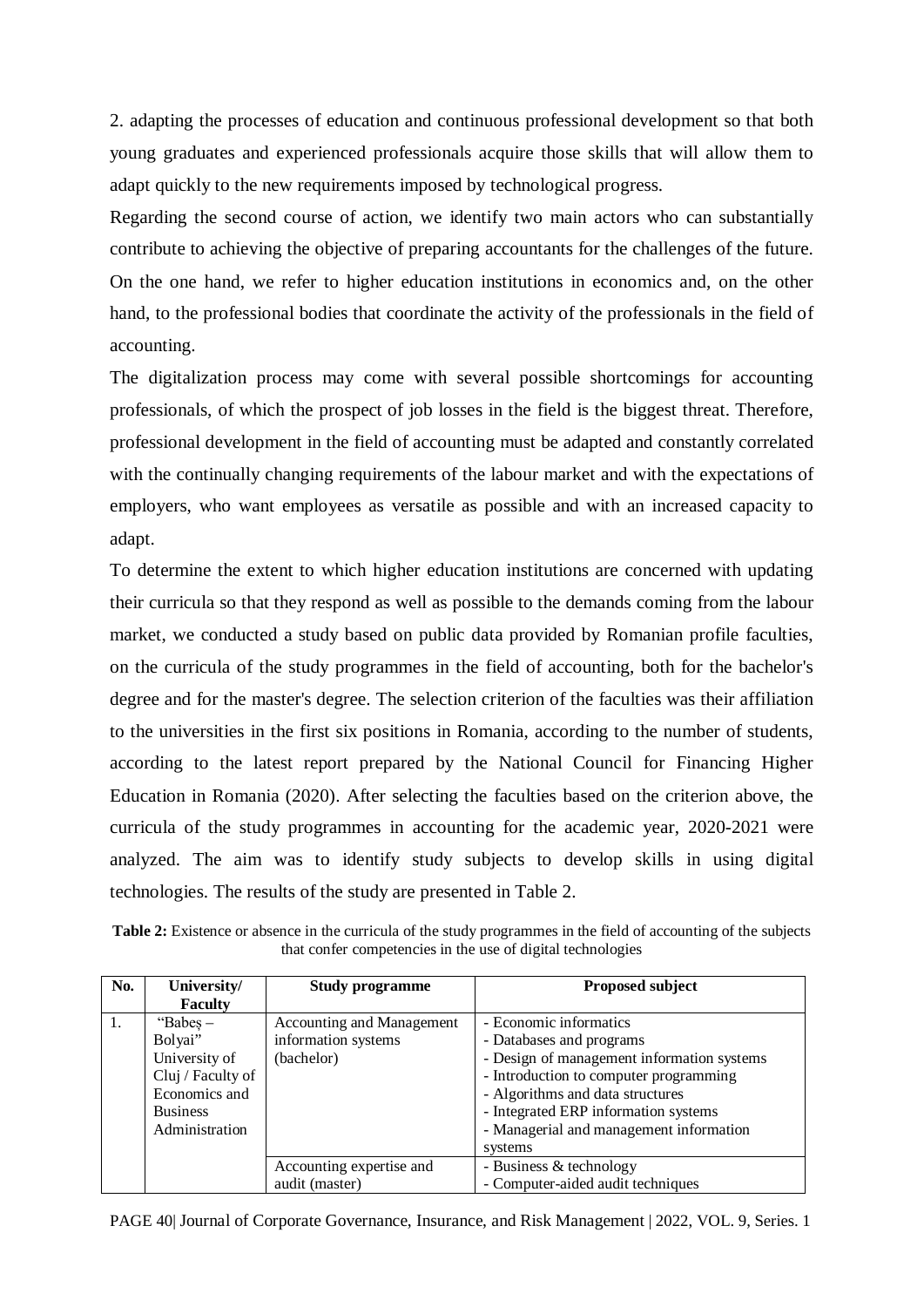|    |                   |                                | - Multidimensional data analysis                  |
|----|-------------------|--------------------------------|---------------------------------------------------|
|    |                   | Accounting management,         | - Business & technology                           |
|    |                   | audit and control (master)     | - Information technologies useful for the         |
|    |                   |                                | accounting professional                           |
|    |                   |                                | - Computer-aided audit techniques                 |
|    |                   |                                | - Multidimensional data analysis                  |
|    |                   |                                | - Business assistance systems                     |
|    |                   | Accounting and organizations   | - Exploitation of the organization's data through |
|    |                   | (master)                       | Data and Process Mining                           |
| 2. | "A. I. Cuza"      | Accounting and management      | - Business information technologies               |
|    | University of     | information systems            | - Business software tools                         |
|    | Iași / Faculty of | (bachelor)                     | - Database                                        |
|    | Economics and     |                                | - Protection and security of information systems  |
|    | <b>Business</b>   |                                | - Financial accounting information systems        |
|    | Administration    |                                | - Integrated ERP systems                          |
|    |                   | Accounting, expertise and      | - Digital accounting                              |
|    |                   | audit (master)                 |                                                   |
|    |                   | Accounting, diagnostic,        | $\overline{a}$                                    |
|    |                   | assessment (master)            |                                                   |
| 3. | <b>Bucharest</b>  | Accounting and management      | - Office applications technology                  |
|    | University of     | information systems            | - Financial-accounting databases                  |
|    | Economic          | (bachelor)                     | - Programming languages                           |
|    | Studies /         |                                | - Management of relational databases              |
|    | Faculty of        |                                | - Web applications development                    |
|    | Accounting and    |                                | - Financial-accounting IT products                |
|    | Management        |                                | - Technologies for the development of IT          |
|    | Information       |                                | management applications                           |
|    | Systems           |                                | - Management information systems                  |
|    |                   |                                | - Business intelligence                           |
|    |                   | Accounting, audit and          | - ERP systems                                     |
|    |                   | management information         | - Computer systems design                         |
|    |                   | systems (master)               | - Audit and control of information systems        |
|    |                   | Accounting, control and        | - ERP systems                                     |
|    |                   | expertise (master)             |                                                   |
|    |                   | Business accounting (master)   |                                                   |
|    |                   | Accounting and taxation of     | - ERP systems                                     |
|    |                   | economic entities (master)     |                                                   |
|    |                   | Management information         | - Accounting for online business                  |
|    |                   | systems (master)               | - Design of management information systems        |
|    |                   |                                | - Software robots and business process            |
|    |                   |                                | automation                                        |
|    |                   |                                | - ERP systems implementation                      |
|    |                   |                                | - Web management information systems              |
|    |                   |                                | - Information systems security                    |
|    |                   |                                | - Big data                                        |
|    |                   |                                | - Simulation of business processes                |
|    |                   |                                | - Artificial intelligence                         |
|    |                   |                                | - Cloud computing                                 |
|    |                   |                                | - Mobile applications development                 |
| 4. | "Transilvania"    | Accounting and management      | - The basics of economic informatics              |
|    | University of     | information systems            | - Database                                        |
|    | Brașov / Faculty  | (bachelor)                     | - Computer programming                            |
|    | of Economic       |                                | - Accounting software packages                    |
|    | Sciences and      |                                | - Analysis and design of computer systems         |
|    | <b>Business</b>   |                                | - Computer systems for decision support           |
|    | Administration    | Accounting policies, audit and | - Integrated computer systems                     |
|    |                   | management control (master)    |                                                   |
| 5. | University of     | Accounting and management      | - The basics of information technology            |
|    | Craiova /         | information systems            | - Economic informatics                            |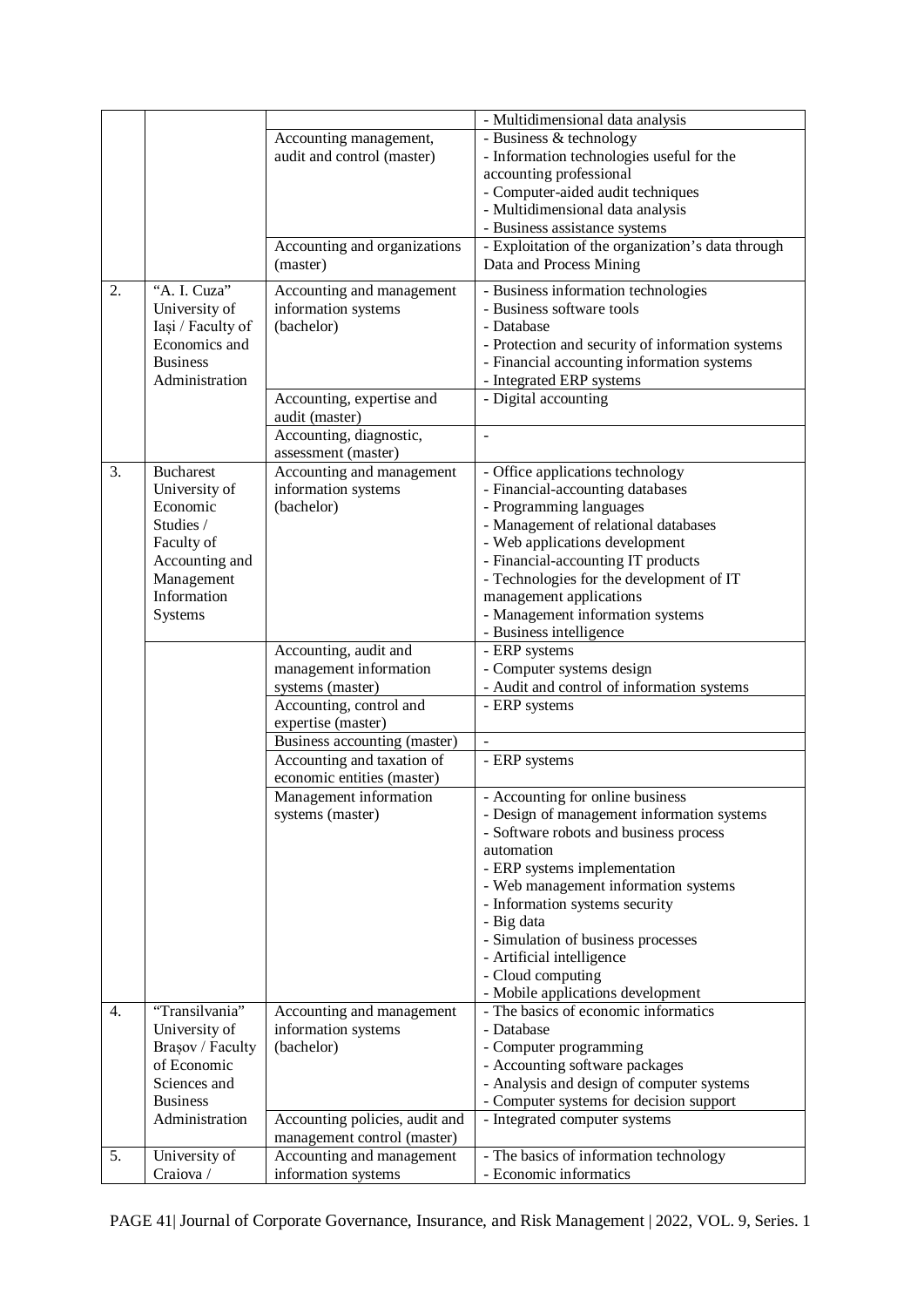|    | Faculty of      | (bachelor)                    | - Economic information systems                  |
|----|-----------------|-------------------------------|-------------------------------------------------|
|    | Economics and   |                               | - Database                                      |
|    | <b>Business</b> |                               | - Decision support systems                      |
|    | Administration  |                               | - ERP accounting simulations                    |
|    |                 |                               | - ERP management accounting projects            |
|    |                 |                               | - Accounting applied through ERP                |
|    |                 | Accounting and financial      | - Management of enterprise information and      |
|    |                 | reporting by international    | decision systems                                |
|    |                 | standards (master)            |                                                 |
|    |                 | Audit and business consulting | - Processing and capitalizing on financial      |
|    |                 | (master)                      | information                                     |
|    |                 |                               | - Information technologies for audit            |
|    |                 | Accounting management,        |                                                 |
|    |                 | expertise and audit (master)  |                                                 |
| 6. | West University | Accounting and management     | - Economic informatics                          |
|    | of Timișoara /  | information systems           | - Analysis and modelling of information systems |
|    | Faculty of      | (bachelor)                    | $-C$ # programming                              |
|    | Economics and   |                               | - Database                                      |
|    | <b>Business</b> |                               | - Computer systems design                       |
|    | Administration  |                               | - Computer systems for accounting               |
|    |                 |                               | - Decision support systems                      |
|    |                 |                               | - ERP-SAP                                       |
|    |                 | Financial-accounting audit    | - Computer systems audit                        |
|    |                 | (master)                      |                                                 |
|    |                 | Accounting and auditing in    | - Data analytics                                |
|    |                 | public institutions (master)  |                                                 |
|    |                 | Accounting control and        | - Data analytics                                |
|    |                 | governance (master)           | - Integrated computer systems (ERP)             |
|    |                 | Accounting expertise and      | - Data analytics                                |
|    |                 | business evaluation (master)  |                                                 |

Source: [https://econ.ubbcluj.ro/n1.php?id\\_m=3&m=Oferta%20educationala;](https://econ.ubbcluj.ro/n1.php?id_m=3&m=Oferta%20educationala) [https://www.feaa.uaic.ro/;](https://www.feaa.uaic.ro/) [https://planinvatamant.ase.ro/SelectiePlan1.aspx?pp=20;](https://planinvatamant.ase.ro/SelectiePlan1.aspx?pp=20) [https://drive.unitbv.ro/s/mpaWb2gZQ4GwSbx;](https://drive.unitbv.ro/s/mpaWb2gZQ4GwSbx)  [http://feaa.ucv.ro/one/index.php?lang=ro;](http://feaa.ucv.ro/one/index.php?lang=ro)<https://feaa.uvt.ro/ro/>

From the analysis of the data presented in Table 2, it can be concluded that, in general, undergraduate programmes for Accounting and Management information systems provide the basic knowledge necessary for a practitioner. However, these are more oriented towards classical training in economic informatics, aiming at using software applications dedicated to the financial-accounting field and, at most, familiarity with specific ERP systems.

In the case of the master's programmes analyzed, the level of competencies provided is higher than the bachelor's degree cycle. Still, there may be a deficit of subjects that confer digital competencies. For example, some study programmes do not have any issues in their portfolio. Other programmes have an insufficient number of topics in the curriculum. Only one of the master programs analyzed offers skills in cloud computing, big data, artificial intelligence, and RPA.

Although the university environment is becoming more and more aware of the importance of ensuring digital skills are as developed as possible, it seems that the opinion found in the speciality literature is genuine that the study programs in the field of accounting do not

PAGE 42| Journal of Corporate Governance, Insurance, and Risk Management | 2022, VOL. 9, Series. 1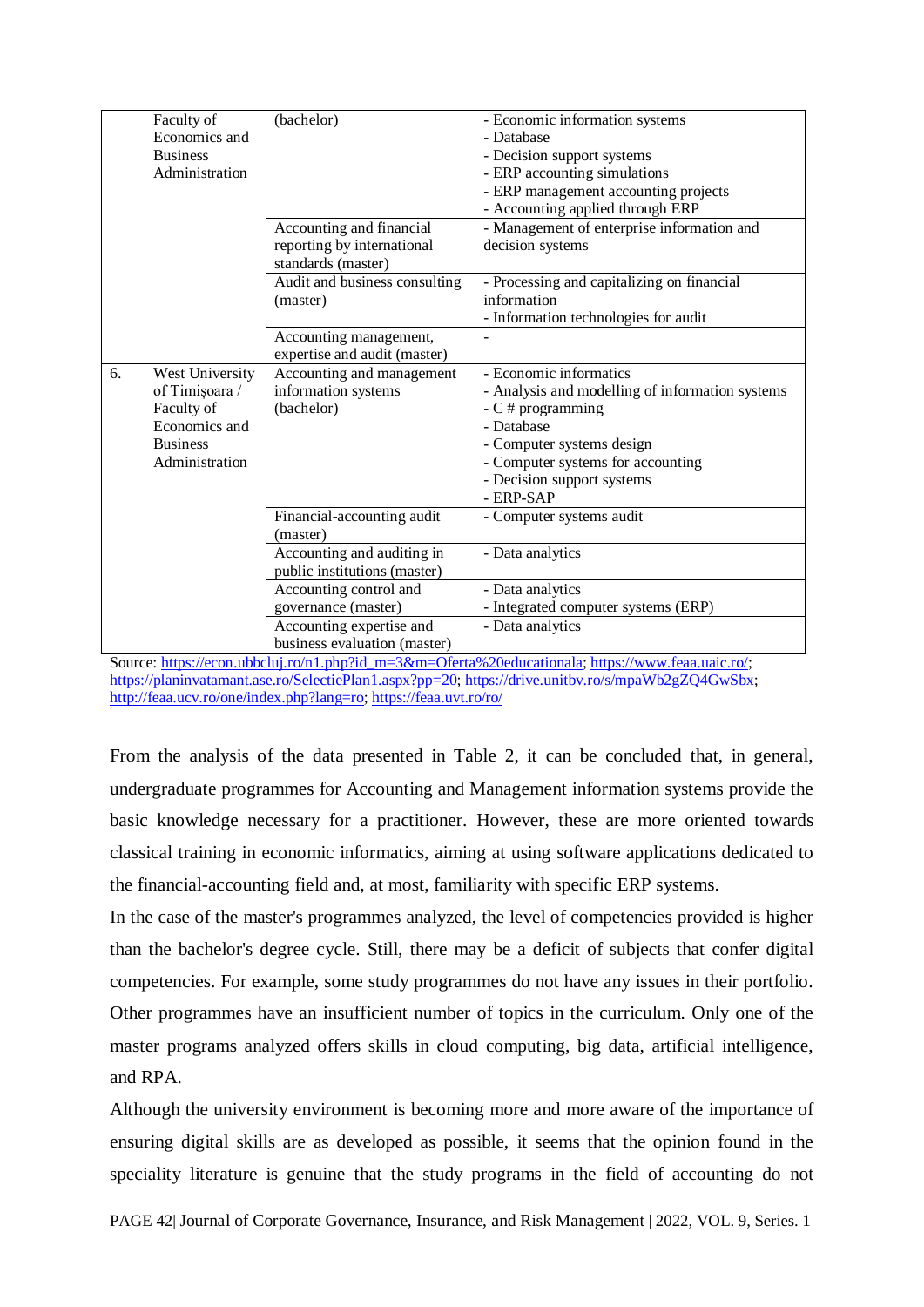provide adequate technical knowledge, at the level of labour market requirements (Doost, 1999).

From the analysis, it can be concluded that the academic institutions involved in the training of accounting professionals are firmly anchored in the present situation. Still, to a greater extent, it should have anticipatory reactions to the changes expected to occur in the labour market, including ensuring adequate digital skills. Given that there is a degree of inertia in education systems in terms of operational adaptation to the requirements of the labour market, we believe that the updating of curricula must be done in an anticipatory manner so that the production of specialists can keep up with the rapid changes that technological progress is generating.

At the same time, in the spirit of the idea of constantly updating professional knowledge and accumulating new skills, it should be emphasized that the academic environment also has the task of supporting the process of continuous professional development by organizing training courses for active professionals who have acquired some experience at their jobs. Therefore, higher education institutions need to be engaged in training those who intend to enter a particular profession and, in the case of active professionals, supporting their efforts to develop previously acquired skills.

Professional bodies must also play an active role in this area of professional development. They must support their members to be prepared for future challenges. This process of continuous professional development must ensure that the skills required by the business environment be flexible and relevant while providing long-term learning opportunities (Șova and Popa, 2020).

In this regard, we believe that professional bodies should adopt the following courses of action through which to contribute in a relevant way to the professional development of members:

- to understand and accept the importance of preparing accounting professionals for the challenges of the future;

- to make professional development a priority, which should also become a relevant indicator for the activities undertaken in support of members;

- to organize a continuous professional development programme for members by constantly reporting to the ever-changing requirements of the business environment;

- to establish a coherent implementation strategy of the professional development programme. Moreover, for the implementation of the above steps, we consider necessary the collaboration between educational institutions and professional bodies because digitalization changes the

PAGE 43| Journal of Corporate Governance, Insurance, and Risk Management | 2022, VOL. 9, Series. 1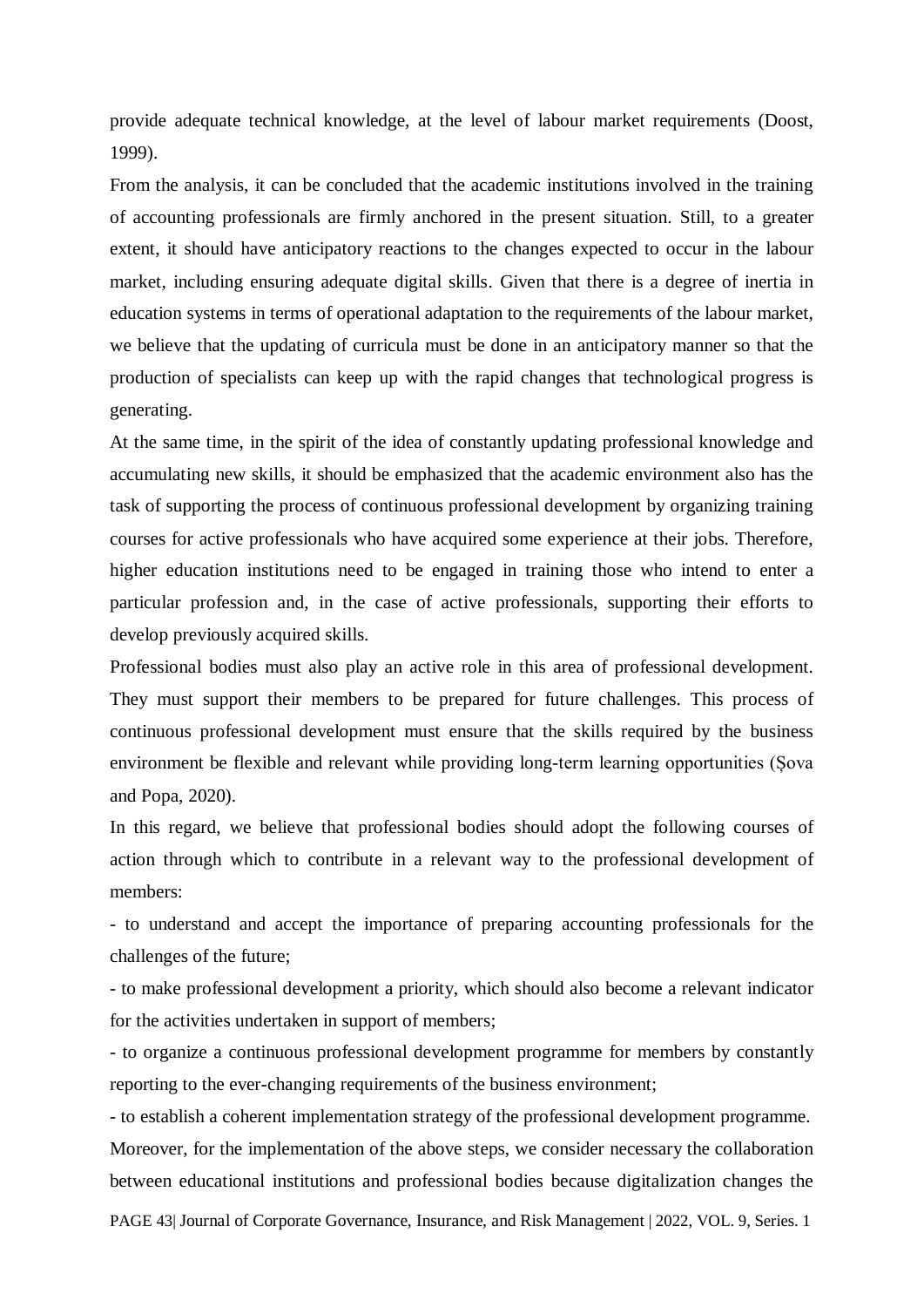business world more than anyone could have imagined it, directly and indirectly, produces effects in accounting education, in the perception of the profession and the need for continuous professional development to keep pace with current and future needs (Șova and Popa, 2020).

# **5. CONCLUSIONS**

Contemporary reality reveals certain aspects that strongly suggest that the accounting profession and the professionals working in this field are going through a period marked by significant changes.

The era of digitalization influences all areas of activity, and the one in which accountants work is not bypassed by the roller of technological progress. As it can be directly seen, this phenomenon produces necessary transformations, to which accountants, as they have always done, must adapt operatively to retain their role as representatives and supporters of the public interest in a highly volatile and complex economic environment.

During our study, we underlined the idea that in the current context, but also of the significant changes that foreshadow in the not-too-distant future, the role played by accountants within the economic entities in which they operate will undergo certain transformations under the direct action of the phenomenon called generically, digitalization.

For this professional category to remain relevant, the paradigm shift in the role played must be approached as an opportunity for assertion and development in taking on new responsibilities to complement those that are current or lost as a result of the digitalization process. We reiterate the idea that the digital transformation we are currently witnessing must be a factor of progress for the accounting profession and not a regressive one.

For the significant changes we are referring to, to generate progress for the accounting profession and not threats to it, its representatives must act in such a way as to adapt to the new requirements of the business environment.

However, the responsibility for adapting to new market conditions should not be left solely on the shoulders of accountants. Instead, all other actors must actively and consistently support them with training and professional development responsibilities. Here we refer, on the one hand, to academia, through higher education institutions and, on the other hand, to the professional bodies that manage the accounting profession. These actors need to play an essential role in updating the skills of accounting professionals in response to new demands from the business environment.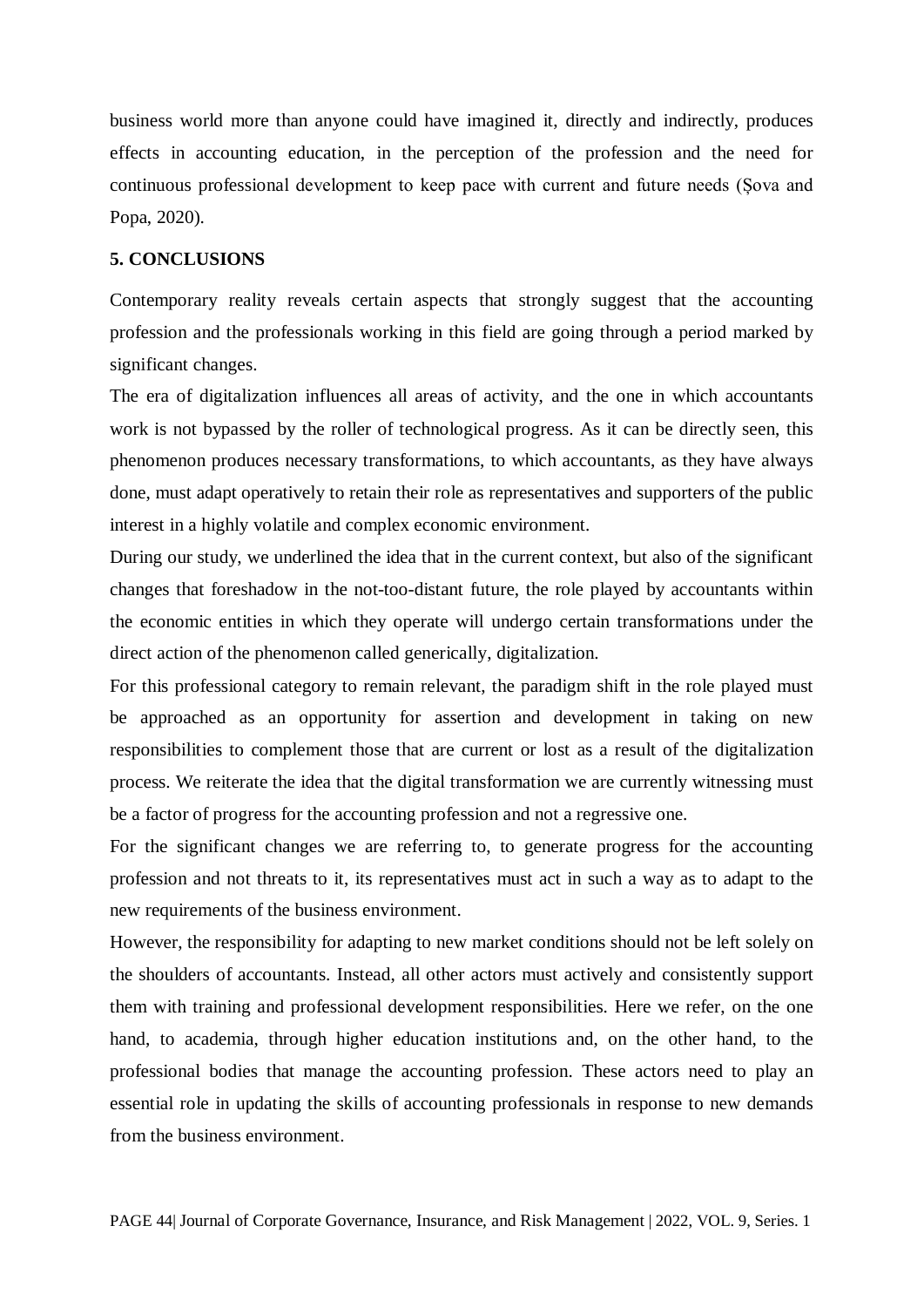It is not yet time to imagine a world without accountants because the information that accounting officers make available to the general public must continue to be based on professional reasoning and critical and analytical thinking to remain relevant regarding the satisfaction of the public interest. Process automation should not result in the total replacement of the human factor but only in relieving it of specific repetitive tasks to give it more time for more relevant, high-quality analyses that serve to a greater extent, the idea of supporting the decision-making process.

We are convinced that digitization will not make accountants a kind of dinosaurs of the business environment, but rather the development of digital technologies will accelerate the process of transforming the accounting profession.

Without being exhaustive, we consider that the undertaken research has achieved its objectives; the main results obtained in our study are focused on certain punctual aspects to which we refer synthetically in the following:

- simultaneous highlighting of both the benefits and the threats that the digitization process generates for both accounting practice and accounting practitioners, which allows more precise quantification of the effects caused by this process;

- a better awareness among professional accountants of the fact that, in the conditions of technological progress whose pace is accelerated, it is necessary to rethink the way of exercising the profession in the field of accounting so that they are perfectly adapted to the new requests coming from the business environment and successfully face the challenges that the era of digitalization brings before them;

- arguing the thesis that the value and importance of professional reasoning remains indisputable in terms of accounting since the manifestation of critical, creative thinking, as well as the performance of relevant analyses and interpretations, continue to play a significant role in the process of financial communication, and this role, at least for now, cannot be fully assumed by artificial intelligence;

- the characterization of the extensive evolutionary process that digitalization induces within the accounting profession and the identification of the actors and the roles they must assume in this process.

For digitalization to determine the evolution of the accounting profession and not its restriction or disappearance, we recommend to the profession **the active and anticipatory awareness of the informational needs of the companies** operating in the economic environment so that these needs can be met in a more relevant manner than at present.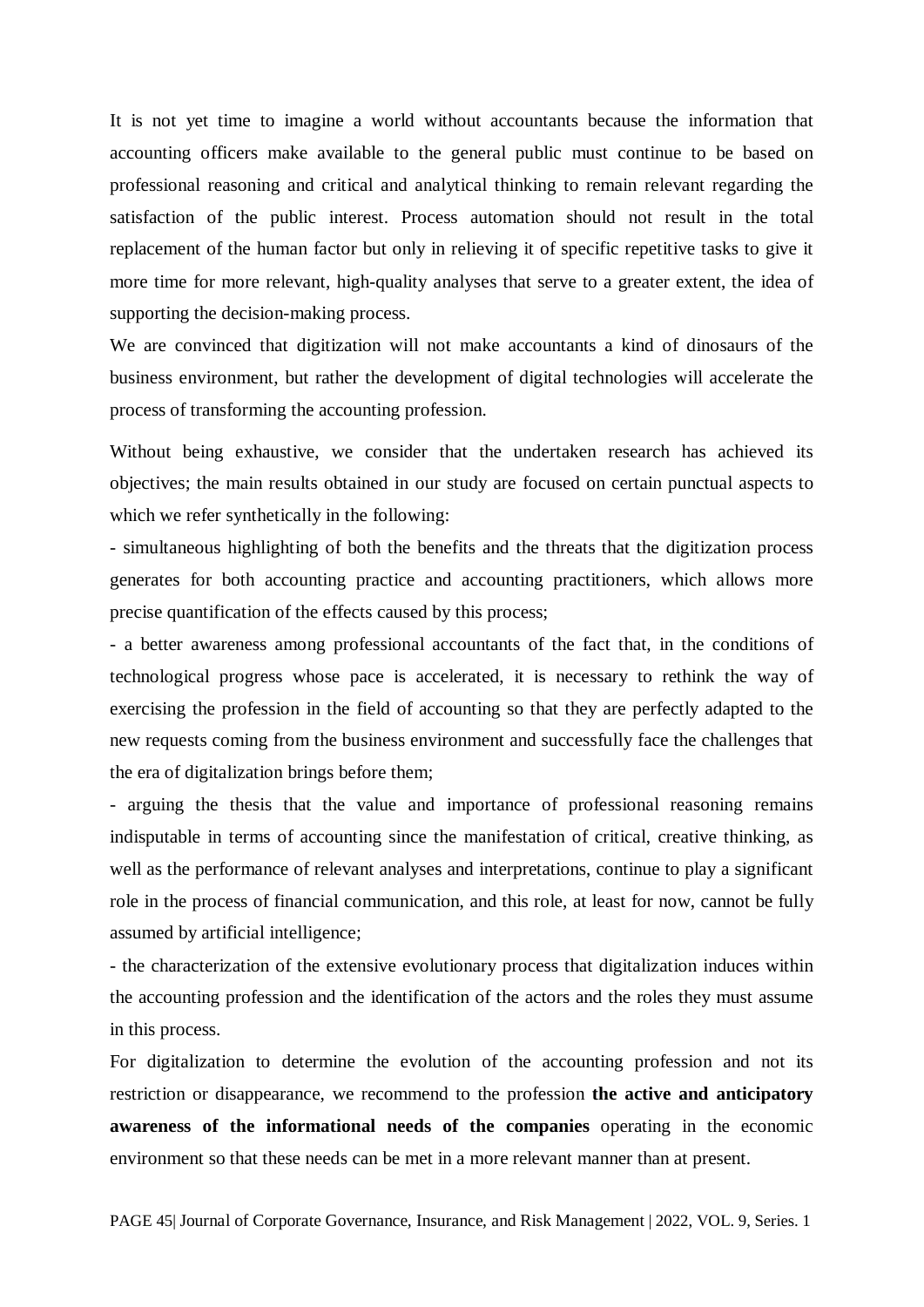Taking into account the limits of our scientific approach and the results obtained, we consider that it is necessary to continue and extend the scientific investigations about certain aspects that concern the opportunity and the real possibilities of modelling the national/international accounting regulatory framework to ensure increased compatibility between the objectives of the financial communication process and those of the digitization process. At the same time, we also consider it essential to know how the main actors – professional accountants – perceive this stage that their profession goes through, requiring a study of the impact of digitalization strictly from the perspective of those who work directly in this field.

#### **REFERENCES**

- Al-Mashari, M. (2002), "Enterprise resource planning (ERP) systems: a research agenda", *Industrial Management & Data Systems*, Vol. 102 No. 3, pp. 165 – 170.
- Brennen, J.S. and Kreiss, D. (2016), Digitalization. In The International Encyclopedia of Communication Theory and Philosophy (eds K.B. Jensen, E.W. Rothenbuhler, J.D. Pooley and R.T. Craig), John Wiley & Sons, Inc.
- Calvino, F. and Criscuolo, C. (2019), "Business dynamics and digitalization", *OECD Science, Technology and Industry Policy Papers*, No. 62, OECD Publishing, Paris.
- Doost, R.K. (1999), "Computers and accounting: where do we go from here?", *Managerial Auditing Journal*, Vol. 14 No. 9, pp. 487-488.
- Ehie, I.C. and Madsen, M., (2005), Identifying critical issues in enterprise resource planning (ERP) implementation. Computers in industry, Vol 56(6), pp.545-557.
- Elg, M., Birch-Jensen, A., Gremyr, I., Jason, M. and Ulf, M. (2021), "Digitalisation and quality management: problems and prospects", *Production Planning & Control*, Vol. 32 No. 12, pp. 990-1003.
- Freddi, D. (2018), "Digitalisation and employment in manufacturing", *AI & Society,* No. 33**,** pp. 393–403.
- Gray, J. and Rumpe, B. (2015), "Models for digitalization", *Software & Systems Modeling*, No. 14**,** pp. 1319–1320.
- Gulin, D., Hladika, M. and Valenta, I. (2019), "Digitalization and the Challenges for the Accounting Profession", in Proceedings of the ENTRENOVA - ENTerprise REsearch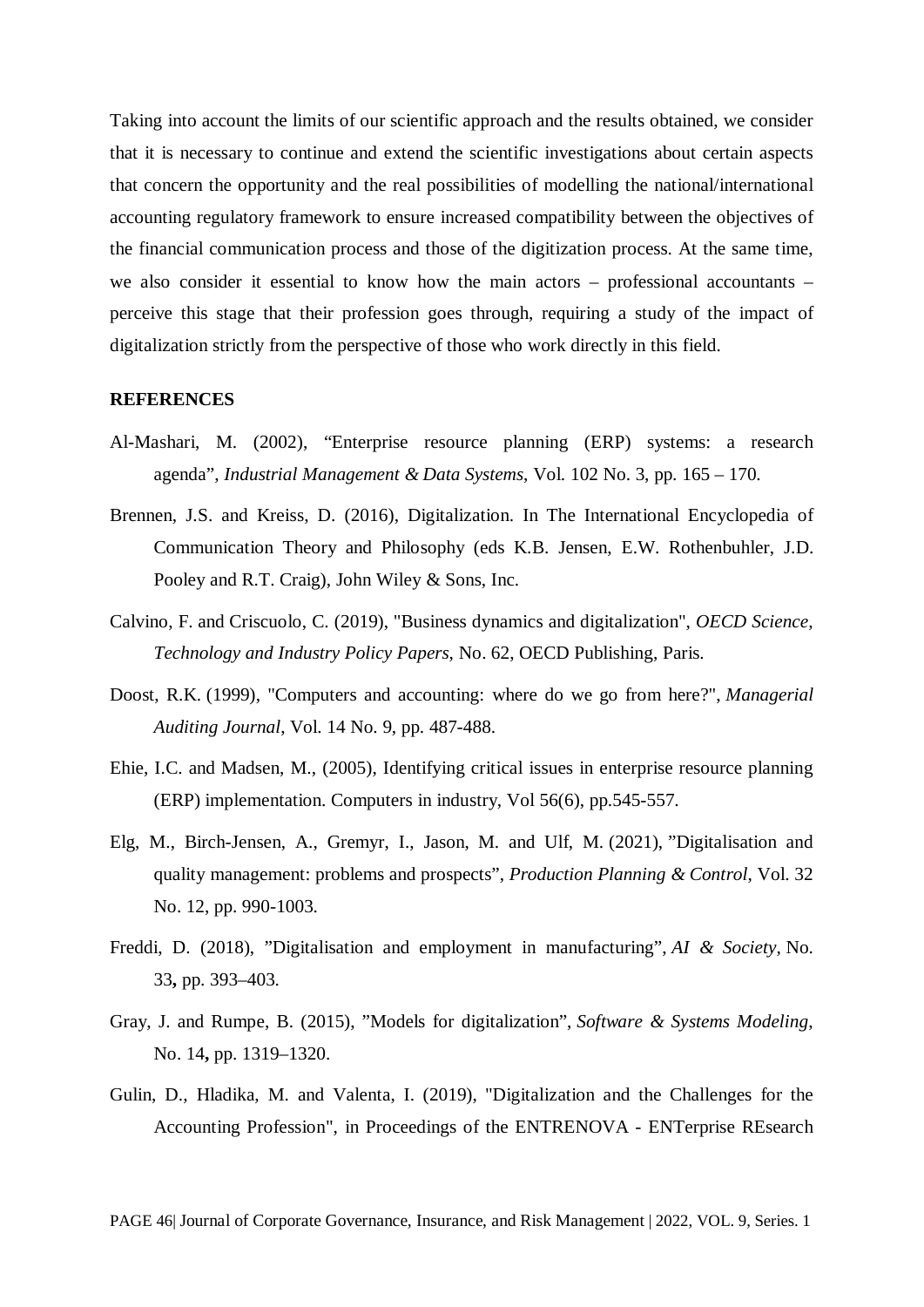InNOVAtion Conference, Rovinj, Croatia, 12-14 September 2019, IRENE - Society for Advancing Innovation and Research in Economy, Zagreb, pp. 502-511.

- IESBA (2020), "Technology Working Group's Phase 1 Report", available at: [https://www.ethicsboard.org/publications/iesba-technology-working-groups-phase-1](https://www.ethicsboard.org/publications/iesba-technology-working-groups-phase-1-report) [report](https://www.ethicsboard.org/publications/iesba-technology-working-groups-phase-1-report) (accessed 19 November 2021).
- IFAC (2019), "Future Ready Accountants In Business", available at: [https://www.ifac.org/knowledge-gateway/preparing-future-ready](https://www.ifac.org/knowledge-gateway/preparing-future-ready-professionals/publications/future-ready-accountants-business)[professionals/publications/future-ready-accountants-business](https://www.ifac.org/knowledge-gateway/preparing-future-ready-professionals/publications/future-ready-accountants-business) (accessed 20 November 2021).
- IFRS Foundation (2021), IAS 36 "Impairment of assets", available at: [https://www.ifrs.org/issued-standards/list-of-standards/ias-36-impairment-of](https://www.ifrs.org/issued-standards/list-of-standards/ias-36-impairment-of-assets/#standard)[assets/#standard](https://www.ifrs.org/issued-standards/list-of-standards/ias-36-impairment-of-assets/#standard) (accessed 15 December 2021).
- Ike, C. E. and Mogens M. (2005), "Identifying critical issues in enterprise resource planning (ERP) implementation", *Computers in Industry*, Vol. 56, Issue 6, pp. 545-557.
- Krájnik, I., and Demeter, R. (2021), "Artificial Intelligence Approaches In Finance And Accounting", *Annales Universitatis Apulensis: Series Oeconomica*, Vol. 1 No 23, pp. 63-71.
- Legner, C., Eymann, T., Hess, T. et al. (2017), "Digitalization: Opportunity and Challenge for the Business and Information Systems Engineering Community", *Business & Information Systems Engineering,* No 59**,** pp. 301–308.
- Leitner-Hanetseder, S., Lehner, O.M., Eisl, C. and Forstenlechner, C. (2021), "A profession in transition: actors, tasks and roles in AI-based accounting", *Journal of Applied Accounting Research*, Vol. 22 No. 3, pp. 539-556.
- Mabert, V.A., Soni, A. and Venkataramanan, M. A. (2003), "The impact of organization size on enterprise resource planning (ERP) implementations in the US manufacturing sector", *Omega*, Vol. 31, Issue 3, pp. 235-246.
- Minister of Finance Order no. 1802/2014 for the approval of the Accounting Regulations regarding the individual annual financial statements and the consolidated annual financial statements, Official Gazette no. 963/2014.